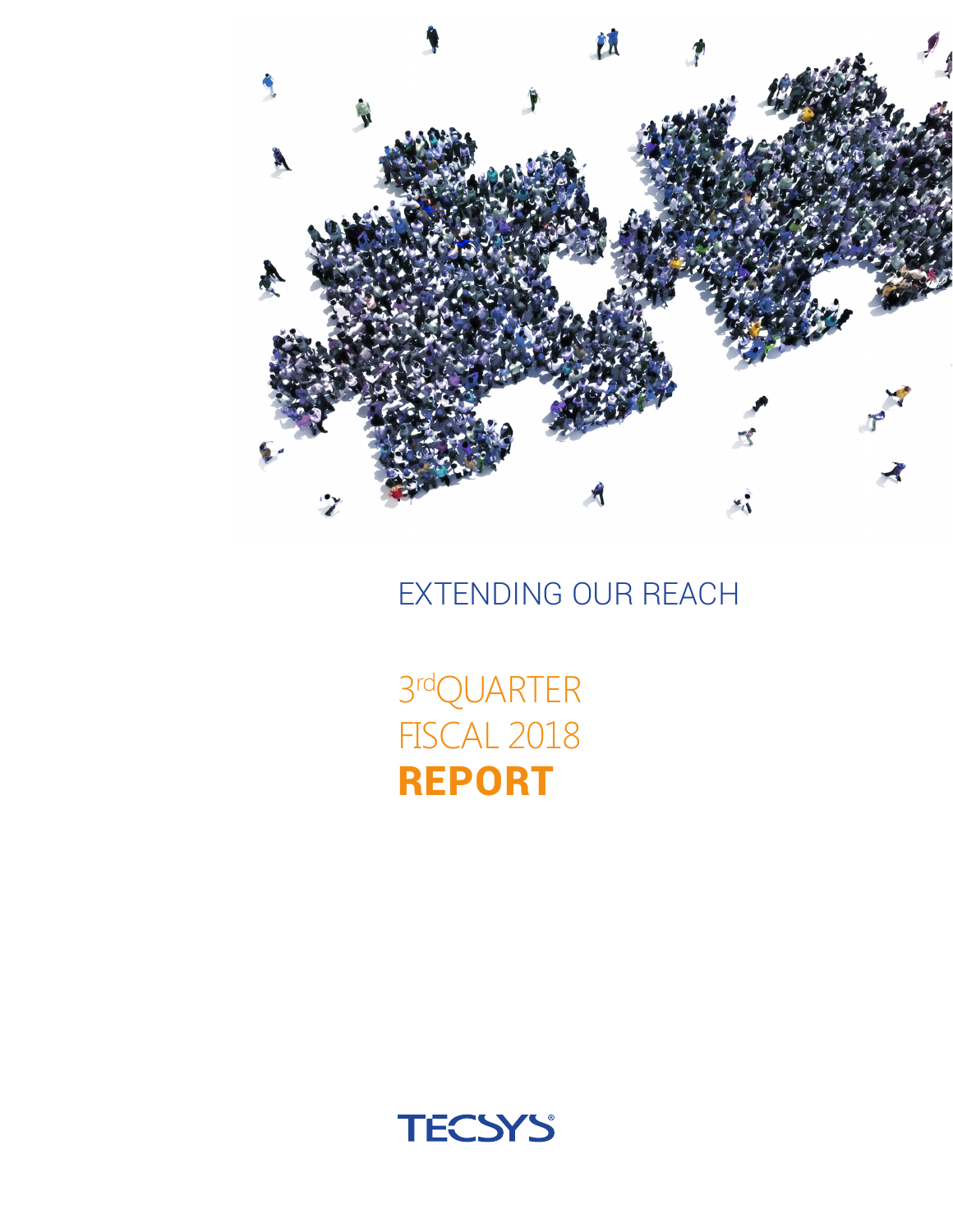### **TECSYS Inc. Management's Discussion and Analysis of Financial Condition and Results of Operations dated March 1, 2018**

The following discussion and analysis should be read in conjunction with the Condensed Interim Consolidated Financial Statements of TECSYS Inc. (the "Company") and Notes thereto, which are included in this document, and the annual report for the year ended April 30, 2017. The Company's third quarter of fiscal year 2018 ended on January 31, 2018. Additional information about the Company, including copies of the continuous disclosure materials such as the annual information form and the management proxy circular are available through the SEDAR Website at http://www.sedar.com.

The accompanying unaudited condensed interim consolidated financial statements of the Company have been prepared by and are the responsibility of the Company's management.

This document and the condensed interim consolidated financial statements are expressed in Canadian dollars unless it is otherwise indicated. The Company's functional currency is the Canadian dollar as it is the currency that represents the primary economic environment in which the Company operates.

### **Overview**

TECSYS provides transformative supply chain solutions that equip its customers to succeed in a rapidly-changing omni-channel world. TECSYS' solutions are built on a true enterprise supply chain platform, and include warehouse management, distribution management, transportation management, supply management at point-of-use as well as complete financial management and analytics solutions. Customers running on TECSYS' Supply Chain Platform are confident knowing they can execute, day in and day out, regardless of business fluctuations or changes in technology, they can adapt and scale to any business needs or size, and they can expand and collaborate with customers, suppliers and partners as one borderless enterprise. From demand planning to demand fulfillment, TECSYS puts power into the hands of both front-line workers and back office planners, and unshackles business leaders so they can see and manage their supply chains like never before.

TECSYS is the market leader in supply chain solutions for health systems and hospitals. Over 600 mid-size and Fortune 1000 customers trust their supply chains to TECSYS in the healthcare, service parts, third-party logistics, and general wholesale high-volume distribution industries.

### **Quarterly Selected Financial Data**

(Quarterly data are unaudited) In thousands of Canadian dollars, except per share data

|                                    | 2018   |        |        | 2017   |        |        |        | 2016   |
|------------------------------------|--------|--------|--------|--------|--------|--------|--------|--------|
|                                    | Q3     | Q2     | Q1     | Q4     | Q3     | Q2     | Q1     | Q4     |
| <b>Total Revenue</b>               | 17,227 | 18,072 | 16,511 | 18,447 | 17,385 | 16,518 | 16,097 | 21,144 |
| <b>Profit</b>                      | 722    | 1.356  | 69     | 4,776  | 888    | 206    | 128    | 3,825  |
| <b>Comprehensive Income (Loss)</b> | 1,057  | 701    | 864    | 4,378  | 1,261  | 70     | (597)  | 4,811  |
| EBITDA <sup>1</sup>                | 1.312  | 2.184  | 687    | 6,674  | 1,941  | 935    | 814    | 3,837  |
| <b>Basic and Diluted Earnings</b>  |        |        |        |        |        |        |        |        |
| per Common Share                   | 0.06   | 0.10   | 0.01   | 0.39   | 0.07   | 0.02   | 0.01   | 0.31   |

In the fourth quarter of fiscal 2017, the Company recorded \$4.7 million of Canadian federal non-refundable research and development tax credits due to the Company's expectation of the increased probability that the tax credits will be realized in the future and the Company's intent to maximize on the availability of the tax credits prior to their expiry as a significant portion of the tax credits will expire over the next six years.

In the fourth quarter of fiscal 2016, the Company had significant deliveries of proprietary products which amounted to \$5.9 million compared to an average of \$2.6 million in the first three quarters of fiscal 2016. In addition, the Company recognized deferred tax assets of \$1.4 million arising from the expected increase in operating profits in future years. Comprehensive income was significantly higher compared to profit whereas for the previous three quarters in fiscal 2016, the opposite was true. This is attributable to the decline in the closing rate of the U.S. dollar from the end of the third quarter, which gave rise to fair value gains on designated revenue hedges attributable to fiscal 2017 due to the foreign exchange rates in revenue hedging contracts being higher than the year end closing rate.

### **Results of Operations**

*Three months ended January 31, 2018 compared to three months ended January 31, 2017*

### **Revenue**

Total revenue for the third quarter ended January 31, 2018 decreased to \$17.2 million, \$158,000 or 1% lower, compared to \$17.4 million for the same period of fiscal 2017. The U.S. dollar averaged CA\$1.2648 in the third quarter of fiscal 2018 in comparison to CA\$1.3319 in the third quarter of fiscal 2017. Approximately 69% of the Company's revenues were generated in the United States

<sup>&</sup>lt;sup>1</sup> Refer to section at end of MD&A titled "Non-IFRS Performance Measure"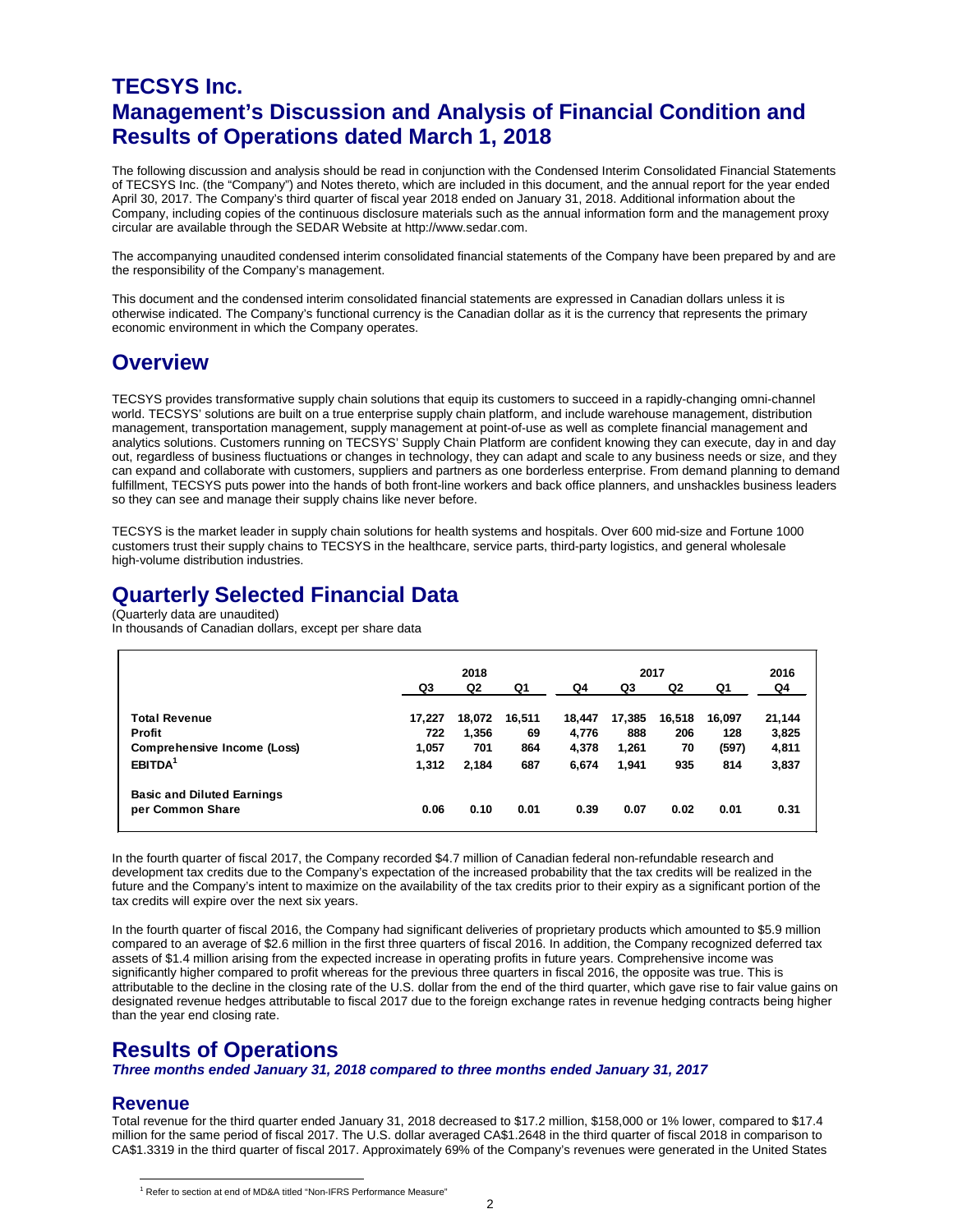during the third quarter of fiscal 2018. The weaker U.S. dollar partially offset by the favorable variance of the Company's partial hedging of U.S. revenue gave rise to an unfavorable variance in comparison to the same period last year by an estimated \$550,000. The weaker U.S. dollar impacted cost of sales and operating expenses favorably by approximately \$150,000.

Overall total contract value bookings<sup>2</sup> amounted to \$12.0 million in the third quarter of fiscal 2018 in comparison to \$14.6 million for the same period of the previous fiscal year. During the third quarter of fiscal 2018, the Company signed one new account with a total contract value of \$1.3 million compared to two new accounts with a total contract value of \$801,000 in the third quarter of fiscal 2017.

Proprietary products revenue, defined as internally developed products including proprietary software and hardware technology products, decreased to \$930,000, \$616,000 or 40% lower, in the third quarter of fiscal 2018 in comparison to the same period last year. There was a decrease in proprietary software license revenue of \$399,000 and a decrease in proprietary hardware technology products revenue of \$217,000.

Third party products revenue increased to \$1.9 million, \$280,000 or 17% higher, in the third quarter of fiscal 2018 in comparison to \$1.7 million for the same period last year. There was an increase in radio-frequency equipment revenue and an increase in storage equipment revenue partially offset by a decrease in third-party software license revenue.

Cloud, maintenance and subscription revenue stayed relatively flat at \$6.6 million in the third quarter of fiscal 2018 compared to the same period in the previous fiscal year. This revenue stream that is mostly recurring in nature had an increase in maintenance revenue offset by a decrease in cloud revenue in comparison to the same period of the previous fiscal year.

Professional services revenue increased to \$7.3 million, higher by \$415,000 or 6%, in the third quarter of fiscal 2018 compared to \$6.9 million for the same period in the previous fiscal year. There was an increase in customization services revenue partially offset by a decrease in implementation services revenue in comparison to the same period of the prior fiscal year.

As a percentage of total revenue, products accounted for 17% and services, which comprises cloud, maintenance and subscription revenue as well as professional services revenue, accounted for 81% in the third quarter of fiscal 2018 and 18% and 78% respectively for the comparable period of fiscal 2017.

### **Cost of Revenue**

Total cost of revenue increased to \$9.1 million, higher by \$637,000 or 8%, in the third quarter of fiscal 2018 in comparison to \$8.5 million for the same period in fiscal 2017. The increase is attributable to higher services costs of \$582,000, higher products costs of \$255,000 partially offset by lower reimbursable expenses of \$200,000.

The cost of products increased to \$1.8 million, higher by \$255,000 or 17% in the third quarter of fiscal 2018 in comparison to \$1.5 million for the same period last year . This is due to the increase in radio-frequency equipment revenue and storage equipment revenue partially offset by the decrease in third-party software license revenue discussed earlier.

The cost of services increased to \$6.9 million, higher by \$582,000 or 9% in the third quarter of fiscal 2018 in comparison to \$6.3 million for the same period last year. The increase is primarily attributable to higher employee salaries and benefits, hosting expenses and travel expenses slightly offset by an increase in tax credits and a decrease in third party software maintenance costs. In the third quarter of fiscal 2018, the average services headcount increased by twelve in comparison to the same period last year. The cost of services includes tax credits of \$627,000 for the third quarter of fiscal 2018 compared to \$579,000 for the same period in the previous fiscal year.

### **Gross Profit**

Gross profit decreased to \$8.1 million, lower by \$795,000 or 9%, in the third quarter of fiscal 2018 in comparison to \$8.9 million for the same period last year. This is mainly attributable to lower products margin of \$591,000 and lower services margin of \$204,000. Total gross profit percentage in the third quarter of fiscal 2018 was 47% compared to 51% in the same period of fiscal 2017.

The products margin decreased to \$1.1 million, \$591,000 lower than the same period last year and is largely attributable to the revenue mix and margin on storage equipment, radio frequency equipment, and third-party software licenses discussed earlier as well as the decrease in revenue for proprietary software licenses.

Services gross profit during the third quarter of fiscal 2018 decreased to \$7.0 million, lower by \$204,000 in comparison to the same period of fiscal 2017. The services gross profit decreased primarily due to the increased services costs arising mainly from the higher headcount as compared to the same period in the prior year partially offset by increased revenues arising from professional services. Services gross profit was 50% of services revenue in the third quarter of fiscal 2018 in comparison to 53% for the comparable period last year.

### **Operating Expenses**

Total operating expenses for the third quarter of fiscal 2018 decreased to \$7.3 million, lower by \$302,000 or 4%, compared to \$7.6 million for the same three-month period last year. The Company expects to leverage its current sales, marketing and general and administrative organization to support revenue growth. The most notable differences between the third quarter of fiscal 2018 in comparison with the same period in fiscal 2017 are as follows.

• Sales and marketing expenses decreased to \$3.3 million, \$345,000 lower than the comparable quarter last year. There was a decrease in salaries and benefits, incentives, and travel expenses partially offset by an increase in marketing program costs and recruiting costs. In the third quarter of fiscal 2018, the average sales and marketing headcount decreased by five in comparison to the same period last year.

<sup>&</sup>lt;sup>2</sup> Refer to section at end of MD&A titled "Key Performance Indicators"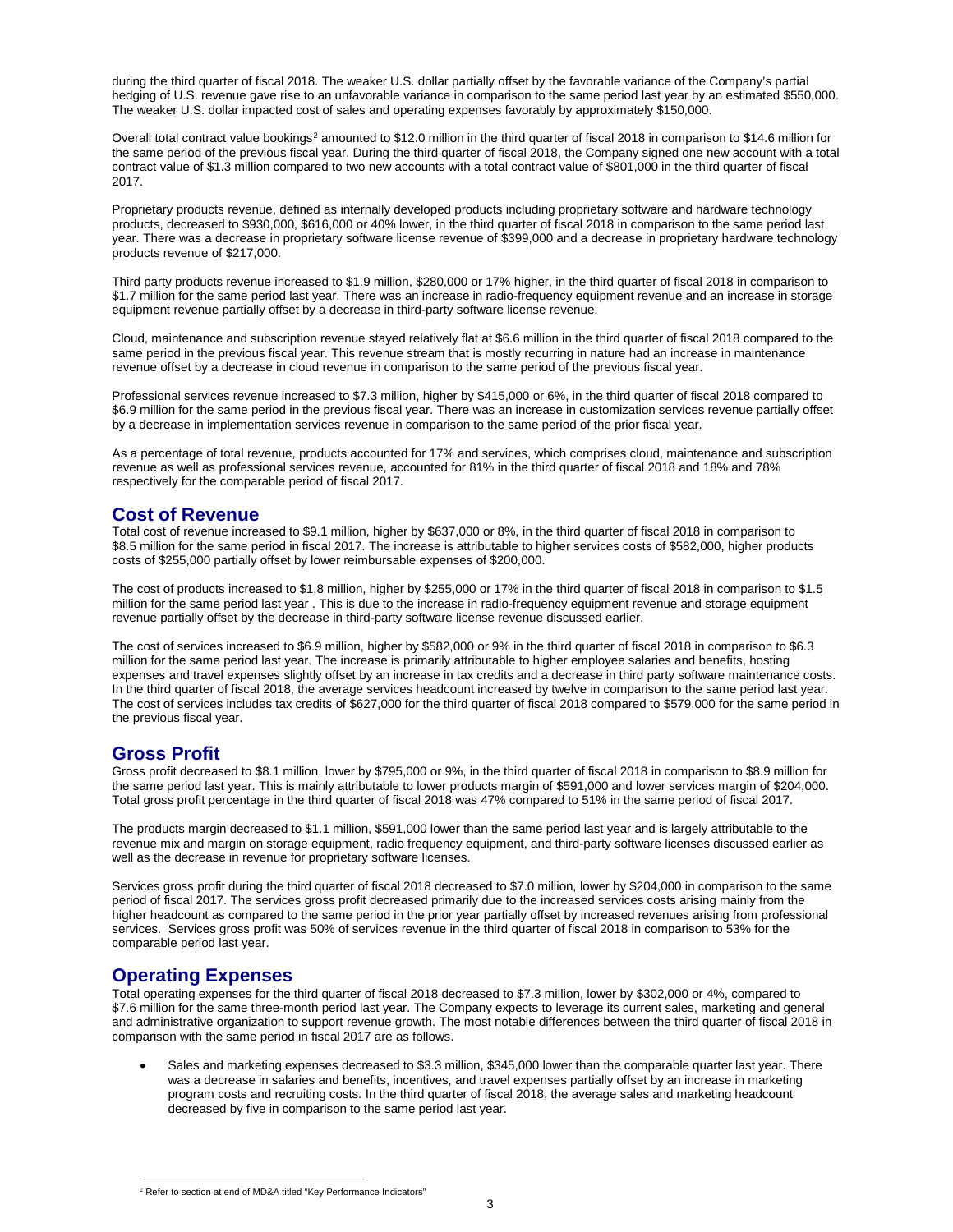- General and administrative expenses increased to \$1.6 million, \$137,000 higher than the comparable quarter last year. The increase is mainly due to higher salaries and benefits and consulting expenses in comparison to the same period last year.
- Net R&D expenses decreased to \$2.4 million, \$94,000 lower than the comparable quarter last year. Gross R&D expenses decreased by \$244,000 comprising primarily of lower salaries and benefits partially offset by higher consulting fees. The Company also recorded \$352,000 of refundable and non-refundable R&D and e-business tax credits in the third quarter of fiscal 2018 in comparison to \$414,000 for the same period in fiscal 2017. Also, the Company amortized deferred development costs and other intangible assets of \$298,000 in the third quarter of fiscal 2018 in comparison to \$365,000 for the same quarter a year earlier. Also, the Company capitalized deferred development costs of \$72,000 in the third quarter of fiscal 2018 in comparison to \$227,000 for the same period in the prior fiscal year.

### **Profit from Operations**

The Company recorded profit from operations of \$845,000 in the third quarter of fiscal 2018 in comparison to \$1.3 million for the comparable quarter of the previous year primarily as a result of a decrease in products gross profit and services gross profit partially offset by lower operating expenses.

### **Net Finance Costs**

In the third quarter of fiscal 2018, the Company recorded net finance income of \$17,000 in comparison to net finance costs of \$45,000 for the comparable quarter last year. The increase in net finance income is primarily attributable to higher interest income on the Company's investments and lower interest expense on the Company's long-term debt partially offset by a higher exchange loss in comparison to the same period of the previous fiscal year.

### **Income Taxes**

In the third quarter of fiscal 2018, the Company recorded income tax expense of \$140,000 in comparison to \$405,000 for the comparable period last year. The decrease in tax expense is mainly due to the decreased profitability in the third quarter of fiscal 2018 compared to the same quarter in fiscal 2017 as well as a decrease in the expected effective tax rate in comparison to the prior year.

As at April 30, 2017, the Company had recognized net deferred tax assets of \$2.2 million and has an unrecognized net deferred tax asset of \$5.4 million covering various jurisdictions and approximately \$6.1 million of Canadian federal nonrefundable SRED tax credits which may be used only to reduce future Canadian federal income taxes otherwise payable. As such, the Company does not anticipate any significant cash disbursements related to Canadian income taxes given its availability of Canadian federal nonrefundable tax credits and deferred tax assets. Refer to note 14 of the annual consolidated financial statements for further detail.

### **Profit**

The Company recorded a profit of \$722,000 or \$0.06 per share in the third quarter of fiscal 2018 in comparison to a profit of \$888,000 or \$0.07 per share in the third quarter of fiscal 2017.

## **Results of Operations**

*Nine months ended January 31, 2018 compared to nine months ended January 31, 2017*

### **Revenue**

Total revenue for the first nine months ended January 31, 2018 increased to \$51.8 million, \$1.8 million or 4% higher, compared to \$50.0 million for the same period of fiscal 2017. The U.S. dollar averaged CA\$1.2782 in the first nine months of fiscal 2018 in comparison to CA\$1.3131 in the first nine months of fiscal 2017. Approximately 69% of the Company's revenues were generated in the United States during the first nine months of fiscal 2018. The weaker U.S. dollar partially offset by the favorable variance of the Company's partial hedging of U.S. revenue gave rise to an unfavorable variance in comparison to the same period last year by an estimated \$650,000. The weaker U.S. dollar impacted cost of sales and operating expenses favorably by approximately \$250,000.

Overall total contract value bookings amounted to \$33.4 million in the first nine months of fiscal 2018 in comparison to \$31.5 million for the same period of the previous fiscal year. During the first nine months of fiscal 2018, the Company signed six new accounts with a total contract value of \$6.4 million compared to eight new accounts with a total contract value of \$6.4 million in the first nine months of fiscal 2017.

Proprietary products revenue, defined as internally developed products including proprietary software and hardware technology, decreased to \$3.8 million, \$726,000 or 16% lower, in the first nine months of fiscal 2018 in comparison to \$4.5 million for the same period last year. There was a decrease in proprietary software license revenue of \$502,000 and a decrease in proprietary hardware technology products revenue of \$224,000.

Third party products revenue increased to \$4.9 million, higher by \$251,000 or 5%, in the first nine months of fiscal 2018 compared to \$4.7 million for the same period in the previous fiscal year. There was an increase in radio-frequency equipment revenue partially offset by decrease in storage equipment revenue.

Cloud, maintenance and subscription revenue increased to \$20.1 million, higher by \$662,000 or 3%, in the first nine months of fiscal 2018 compared to \$19.4 million for the same period in the previous fiscal year. The increase of this revenue stream that is mostly recurring in nature is primarily attributable to higher maintenance revenue derived from maintenance on new license sales and price increases.

Professional services revenue increased to \$21.4 million, higher by \$1.8 million or 9%, in the first nine months of fiscal 2018 compared to \$19.6 million for the same period in the previous fiscal year. The increase is mainly attributable to an increase in customization services revenue, implementation services revenue and the recognition of \$1.0 million of deferred professional services revenue due to the termination of a contract and its associated future obligations.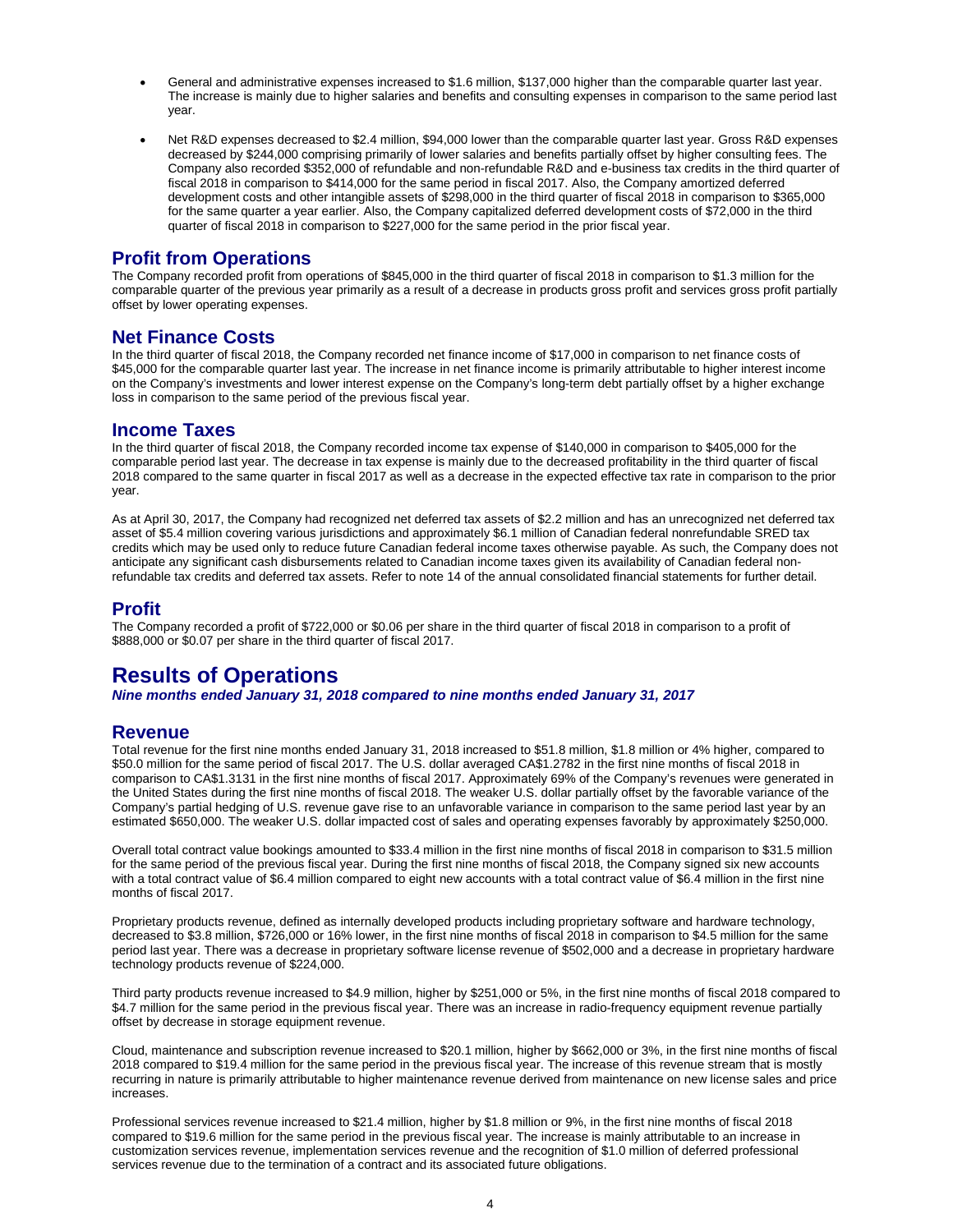As a percentage of total revenue, products accounted for 17% and services for 80% in the first nine months of fiscal 2018 and 18% and 78% respectively in the first nine months of fiscal 2017.

### **Cost of Revenue**

Total cost of revenue increased to \$26.5 million, higher by \$1.3 million or 5%, in the first nine months of fiscal 2018 in comparison to \$25.2 million for the same period in fiscal 2017. The increase is attributable to higher services costs of \$1.1 million, higher products costs of \$374,000 partially offset by lower reimbursable expenses of \$179,000.

The cost of products increased by \$374,000 or 9% to \$4.5 million in comparison to the same period last year and is largely related to the increase in radio-frequency equipment revenue discussed earlier.

The cost of services increased to \$20.4 million, higher by \$1.1 million or 6% in the first nine months of fiscal 2018 in comparison to \$19.3 million for the same period last year. The increase is primarily attributable to higher employee remuneration and hosting expenses partially offset by lower recruiting costs, consulting fees, and costs related to third party software maintenance revenue. In the first nine months of fiscal 2018, the average services headcount increased by eleven in comparison to the same period last year. The cost of services includes tax credits of \$1.6 million for the first nine months of both fiscal 2018 and fiscal 2017.

### **Gross Profit**

Gross profit increased to \$25.3 million, higher by \$498,000 or 2%, in the first nine months of fiscal 2018 in comparison to \$24.8 million for the same period last year. This is mainly attributable to higher services margin of \$1.3 million partially offset by a lower products margin of \$849,000. Total gross profit percentage in the first nine months of fiscal 2018 was 49% compared to 50% in the same period of fiscal 2017.

The products margin decreased to \$4.2 million, \$849,000 lower than the same period last year and is attributable to the revenue mix and margin on storage equipment, radio frequency equipment and third-party software licenses discussed earlier as well as the decrease in revenue for proprietary software licenses.

Services gross profit during the first nine months of fiscal 2018 increased by \$1.3 million to \$21.1 million in comparison to \$19.7 million in the same period of fiscal 2017 primarily due to the increased professional services revenue and maintenance revenue discussed earlier partially offset by the increased services costs mentioned earlier. Services gross profit was 51% of services revenue in the first nine months of both fiscal 2018 and fiscal 2017.

### **Operating Expenses**

Total operating expenses for the first nine months of fiscal 2018 decreased to \$22.8 million, lower by \$106,000 compared to \$22.9 million for the same nine-month period last year. The most notable differences between the first nine months of fiscal 2018 in comparison with the same period in fiscal 2017 are as follows.

- Sales and marketing expenses amounted to \$10.8 million, \$216,000 lower than the comparable period last year. Expenses were lower primarily due to lower salaries and benefits, incentives and travel expenses partially offset by higher commissions and severance costs compared to the same period last year.
- General and administrative expenses increased to \$4.8 million, \$265,000 higher than the comparable period last year primarily as a result of higher salaries and benefits, incentives, recruiting costs and donations partially offset by lower legal expenses in comparison to the same period last year.
- Net R&D expenses decreased to \$7.2 million, \$155,000 or 2% lower, in the first nine months of fiscal 2018 in comparison to \$7.4 million for the same period last year. Gross R&D expenses decreased by \$230,000 comprising primarily of lower salaries and benefits partially offset by higher recruiting costs. The Company also recorded \$1.0 million of R&D refundable and non-refundable tax credits and e-business tax credits in the first nine months of fiscal 2018 in comparison to \$1.1 million for the same period in fiscal 2017. In addition, the Company amortized deferred development costs and other intangible assets of \$980,000 in the first nine months of fiscal 2018 in comparison to \$1.1 million for the same period a year earlier. Also, the Company capitalized deferred development costs of \$144,000 in the first nine months of fiscal 2018 in comparison to \$254,000 in the first nine months of fiscal 2017.

### **Profit from Operations**

The Company recorded profit from operations of \$2.5 million in the first nine months of fiscal 2018 in comparison to \$1.9 million for the comparable period of the previous year primarily as a result of a higher services margin and lower operating costs partially offset by a lower products margin.

### **Net Finance Costs**

In the first nine months of fiscal 2018, the Company recorded net finance income of \$84,000 in comparison to net finance costs of \$196,000 for the comparable period last year. The increase in net finance income is primarily attributable to a lower exchange loss and lower interest expense on the Company's long-term debt and higher interest income on the Company's investments in comparison to the same period of the previous fiscal year.

#### **Income Taxes**

In the first nine months of fiscal 2018, the Company recorded income tax expense of \$442,000 in comparison to \$483,000 for the comparable period last year. The decrease in tax expense is mainly due to the lower effective tax rate in the first nine months of fiscal 2018 compared to the same period in fiscal 2017.

#### **Profit**

The Company recorded a profit of \$2.1 million or \$0.17 per share in the first nine months of fiscal 2018 in comparison to a profit of \$1.2 million or \$0.10 per share in the first nine months of fiscal 2017.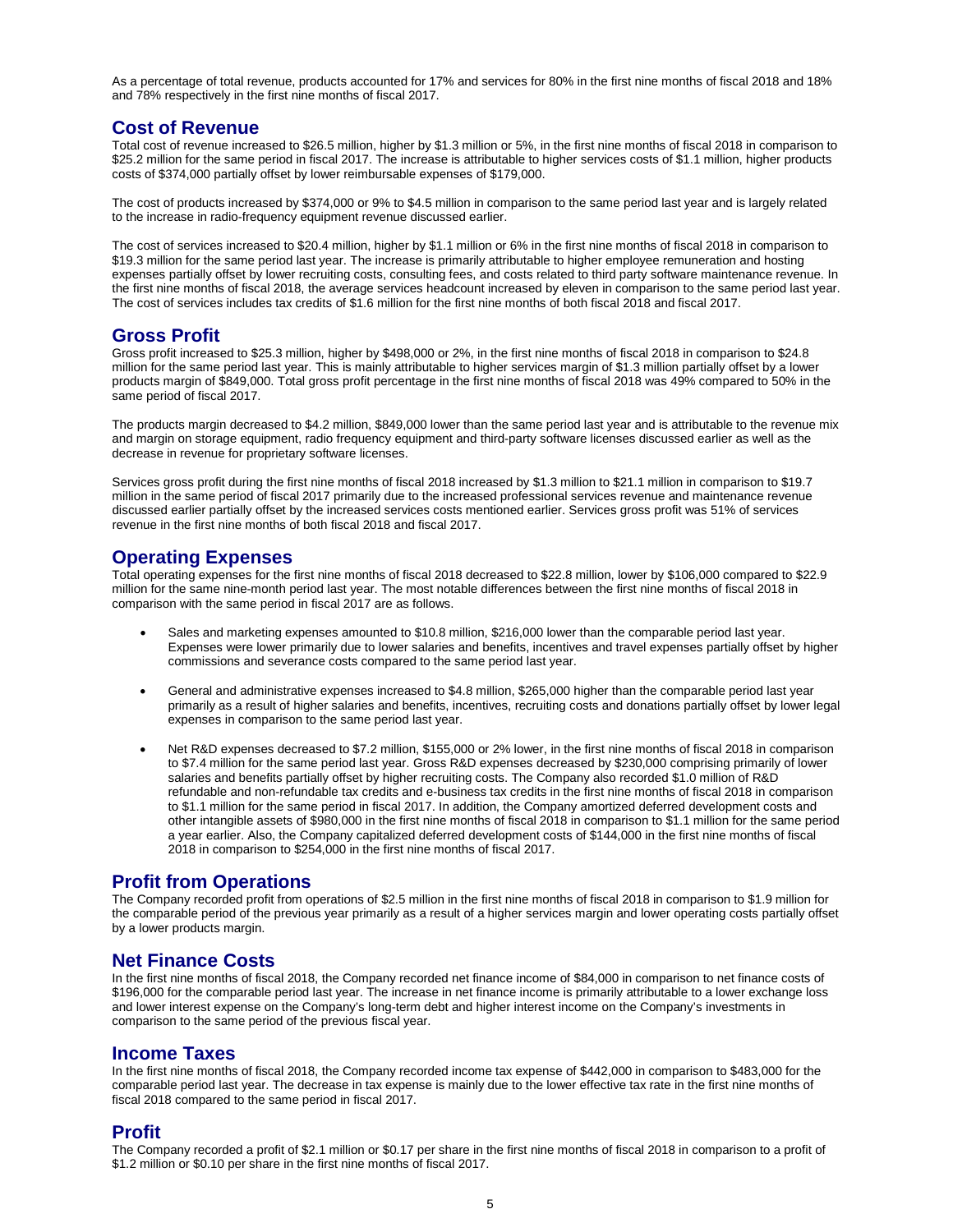# **Liquidity and Capital Resources**

On January 31, 2018, current assets totaled \$33.5 million compared to \$34.6 million at the end of fiscal 2017. Cash and cash equivalents decreased to \$10.7 million compared to \$13.5 million as at April 30, 2017. The decrease is mainly due to the payment of dividends, changes in non-cash working capital and the acquisition of tangible and intangible assets. Cash and cash equivalents does not include \$10.0 million held in a 3-year redeemable guaranteed investment certificate ("GIC"). Accounts receivable and work in progress totaled \$13.1 million on January 31, 2018 compared to \$14.8 million as at April 30, 2017. The decrease in accounts receivable and work in progress is due to significant cash collections during the first nine months of fiscal 2018 and the unfavorable foreign exchange impact on the translation of U.S. dollar receivables due to the closing rate for the U.S. dollar decreasing from CA\$1.365 as at April 30, 2017 to CA\$1.2315 as at January 31, 2018.

The Company's DSO (days sales outstanding)<sup>3</sup> stood at 68 days at the end the third quarter of fiscal 2018 compared to 72 days at the end of fiscal 2017 and 80 days at the end of the third quarter of fiscal 2017.

Current liabilities on January 31, 2018 totaled \$19.1 million compared to \$21.4 million at the end of fiscal 2017. The movement in the current liabilities is largely characterized by the decrease of accounts payable and accrued liabilities of \$267,000 and the decrease in deferred revenue of \$2.1 million primarily due to the recognition of \$1.0 million due to the termination of a contract discussed earlier and timing of revenue recognition on support contracts that are paid in advance. Working capital increased to \$14.5 million at the end of January 31, 2018 in comparison to \$13.2 million at the end of fiscal year 2017.

The Company's banking and credit facilities require adherence to financial covenants. The Company was in compliance with these covenants as at January 31, 2018 and April 30, 2017.

Operating activities used funds of \$278,000 in the first nine months of fiscal 2018 in comparison to generating funds of \$4.1 million in the corresponding period of fiscal 2017. Operating activities excluding changes in non-cash working capital items generated \$2.7 million in the first nine months of fiscal 2018 in comparison to \$3.2 million in the same period in fiscal 2017 mainly due to lower unrealized foreign exchange, higher net finance income and lower depreciation partially offset by higher profitability.

Non-cash working capital items used funds of \$3.0 million in the first nine months of fiscal 2018 primarily due to decreases in deferred revenue of \$2.1 million and increases in tax credits of \$2.2 million, inventory of \$513,000 and other receivables of \$338,000 partially offset by decreases in accounts receivable and work in progress of \$1.7 million and increases in accounts payable and accrued liabilities of \$277,000 and prepaid expenses of \$88,000.

Non-cash working capital items generated funds of \$847,000 in the first nine months of fiscal 2017 primarily due to decreases in accounts receivable of \$3.7 million and tax credits of \$144,000 offset partially by a decrease in accounts payable and accrued liabilities of \$2.2 million, an increase in work in progress of \$390,000, an increase in prepaid expenses of \$188,000 and a decrease in deferred revenue of \$171,000. The accounts receivable as at January 31, 2017 are lower as compared to April 30, 2016 due to significant cash collections on accounts receivable generated during the record quarter for revenues that occurred in the fourth quarter of fiscal 2016. During the first quarter of fiscal 2017, the Company received \$2.3 million of refundable tax credits pertaining to fiscal year 2015.

The Company believes that funds on hand at January 31, 2018 combined with cash flow from operations will be sufficient to meet its needs for working capital, R&D, capital expenditures, debt repayment, and dividends for at least the next twelve months.

Financing activities generated funds of \$8.6 million in the first nine months of fiscal 2018 in comparison to using funds of \$2.4 million in the same period in fiscal 2017. On June 27, 2017, the Company completed an offering of 1,100,050 common shares of the Company at the offering price of \$15.00 per common share for aggregate gross proceeds of \$16,500,750 (the "Offering"). The Offering includes a treasury offering of 767,050 shares by the Company, including 100,050 common shares purchased by the underwriters pursuant to the exercise of their over-allotment option on June 27, 2017, for gross proceeds of \$11,505,750 and a secondary offering of 333,000 shares by (i) David Brereton, Executive Chairman of the Company; (ii) Dabre Inc., David Brereton's holding company; and (iii) Kathryn Ensign-Brereton, David Brereton's spouse for aggregate gross proceeds of \$4,995,000. The Offering was completed on a bought deal basis and was underwritten by a syndicate of underwriters led by Cormark Securities Inc. on its own behalf and on behalf of two other underwriters.

The common shares were offered by way of a short form prospectus filed in all provinces in Canada.

Transaction costs directly associated with this issuance of treasury shares of approximately \$1,052,005 have been recognized as a reduction of the proceeds, resulting in net total proceeds of approximately \$10,453,745 for the treasury offering

During the first nine months of fiscal 2018, the Company repaid \$55,000 of long-term debt in comparison to \$1.1 million repaid in the first nine months of fiscal 2017. The decrease in long-term debt repayments is due to the Company prepaying its remaining principal balance on its term loans of \$1,817,000 on April 3, 2017. The Company paid dividends of \$1.8 million and \$1.3 million during the first nine months of fiscal 2018 and fiscal 2017, respectively, as it increased its quarterly dividend to \$0.05 per share in fiscal 2018 for the last two quarterly payments of the fiscal year. The Company also paid interest of \$1,000 and \$69,000 during the first nine months of fiscal 2018 and fiscal 2017, respectively.

During the first nine months of fiscal 2018, investing activities used funds of \$11.0 million in comparison to \$578,000 in the comparable period last year. \$10.0 million of the cash generated by the bought deal discussed above was invested in a long-term redeemable GIC for a period of three years. The Company used funds of \$1.1 million and \$399,000 for the acquisition of property and equipment, and intangible assets in the first nine months of fiscal 2018 and fiscal 2017 respectively. In the first nine months of fiscal 2018, the Company invested in its proprietary software products with the capitalization of \$144,000 reflected as deferred development costs whereas \$254,000 of costs were capitalized in the first nine months of fiscal 2017. The Company received interest of \$173,000 and \$75,000 in the first nine months of fiscal 2018 and fiscal 2017, respectively.

<sup>&</sup>lt;sup>3</sup> Refer to section at end of MD&A titled "Key Performance Indicators"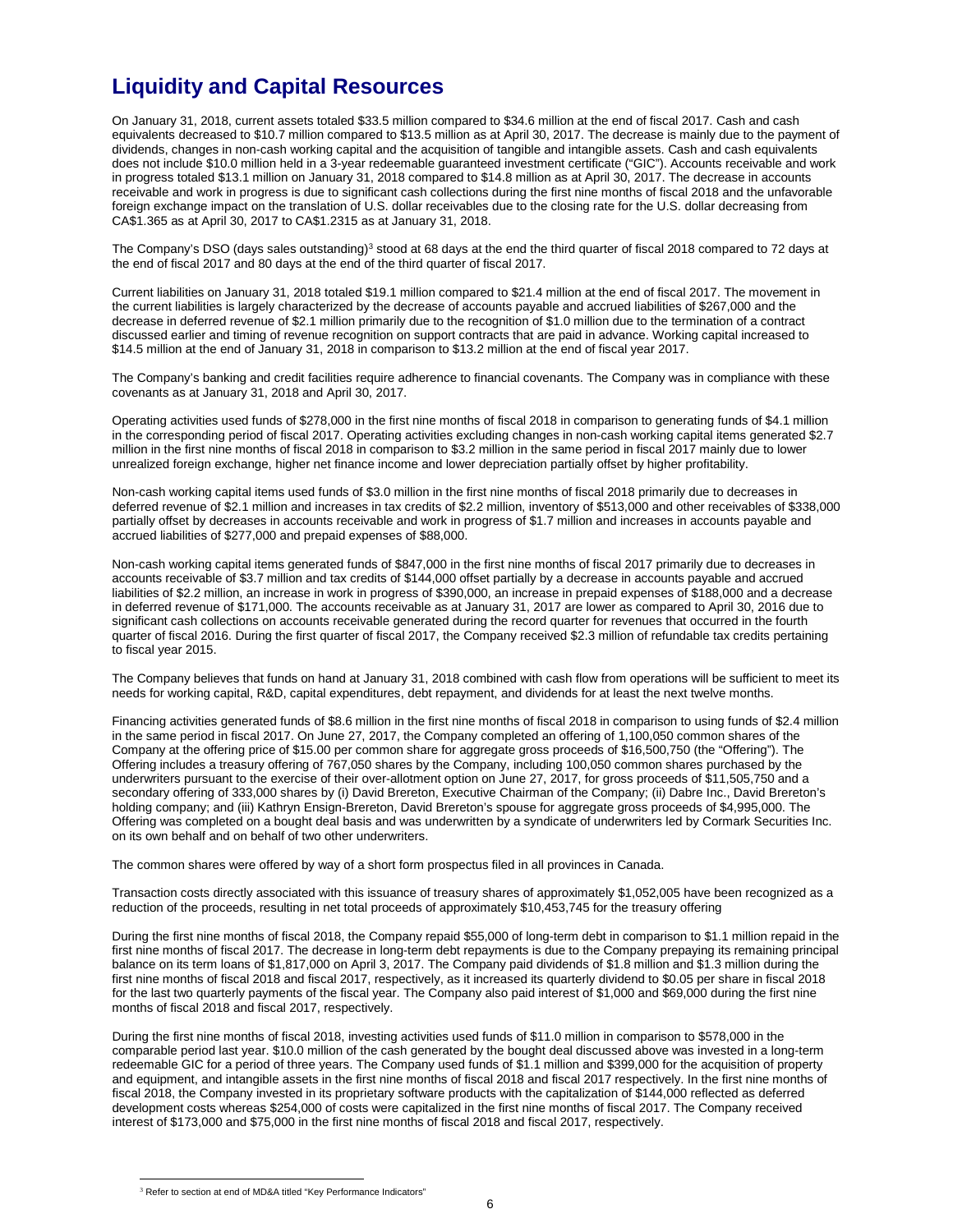## **Related Party Transactions**

Under the provisions of the current share purchase plan for key management and other management employees, the Company extended interest-free loans of \$538,000 to key management and other management employees to facilitate their purchase of Company shares during the first nine months ended January 31, 2018. The outstanding loans as at January 31, 2018 amounted to \$364,000.

### **Subsequent Event**

On March 1, 2018, the Company declared a dividend of \$0.05 per share, to be paid on April 12, 2018 to shareholders of record at the close of business on March 22, 2018.

## **Current and Anticipated Impacts of Current Economic Conditions**

The current overall economic condition, together with the market uncertainty and volatility that exists today, may have an adverse impact on the demand for the Company's products and services as industry may adjust quickly to exercise caution on capital spending. Furthermore, the regulatory changes in the United States health care system from which the Company derives a significant amount of its revenue is going through a period of uncertainty. This uncertainty may impact the Company's revenue.

Fiscal 2017 was a very robust period with bookings amounting to \$42.6 million, and this continued the trend from fiscal year 2016 where bookings totaled \$42.2 million, with a substantial amount of the bookings being in the healthcare sector. The magnitude of the growth trend will depend on the strength and sustainability of the economic growth and the demand for supply chain management software.

Given the current backlog<sup>4</sup> of \$42.0 million, comprised primarily of services, the Company's management believes that the services revenue ranging between \$13.5 million and \$14.0 million per quarter can be sustained in the short term if no significant new agreements are completed.

Strategically, the Company continues to focus its efforts on the most likely opportunities within its existing vertical markets and customer base. The Company also currently offers subscription-based licensing, hosting services, modular sales and implementations, and enhanced payment terms to promote revenue growth.

The exchange rate of the U.S. dollar in comparison to the Canadian dollar continues to be an important factor affecting revenues and profitability as the Company generally derives 65% to 75% of its business from U.S. customers while the majority of its cost base is in Canadian dollars.

The Company will continue to adjust its business model to ensure that costs are aligned to its revenue expectations and the economic reality. The Company has increased its headcount over the past several years to meet the higher demand for its services and to capture pipeline opportunities. The Company will focus its attention on rendering this investment profitable while addressing the services backlog contributing to revenue generation. Other cost areas under continuous scrutiny are traveling, consulting and communications.

The Company believes that funds on hand together with anticipated cash flows from operations, and its accessibility to the operating line of credit will be sufficient to meet all its needs for a least the next twelve months. The Company can further manage its capital structure by adjusting its dividend policy.

# **Outstanding Share Data**

On March 1, 2018, the Company has 13,082,376 common shares as there has been no activity since the end of the Company's third quarter.

## **Change in Accounting Policies**

### **No new accounting standards adopted in fiscal 2018**

The Company has not adopted any new standards, amendments and interpretations to existing standards in the first nine months of fiscal 2018 commencing May 1, 2017. The preparation of financial data is based on the accounting principles and practices consistent with those used in the preparation of the audited annual financial statements as at April 30, 2017.

### **New accounting standards and interpretations issued but not yet adopted**

A number of new standards, interpretations and amendments to existing standards were issued by the International Accounting Standards Board ("IASB") or the International Financial Reporting Standards Interpretations Committee ('IFRS IC") that are mandatory but not yet effective for the period ended January 31, 2018, and have not been applied in preparing these condensed interim consolidated financial statements. None are expected to have an impact on the consolidated financial statements of the Company except for the following:

#### IFRS 9, *Financial Instruments* ("IFRS 9"):

In July 2014, the IASB issued the complete version of IFRS 9 (2014), *Financial Instruments*. IFRS 9 (2014) differs in some regards from IFRS 9 (2013) which the Company early adopted effective May 1, 2014. IFRS 9 (2014) includes updated guidance on the classification and measurement of financial assets. The final standard also amends the impairment model by introducing a new

<sup>4</sup> Refer to section at end of MD&A titled "Key Performance Indicators"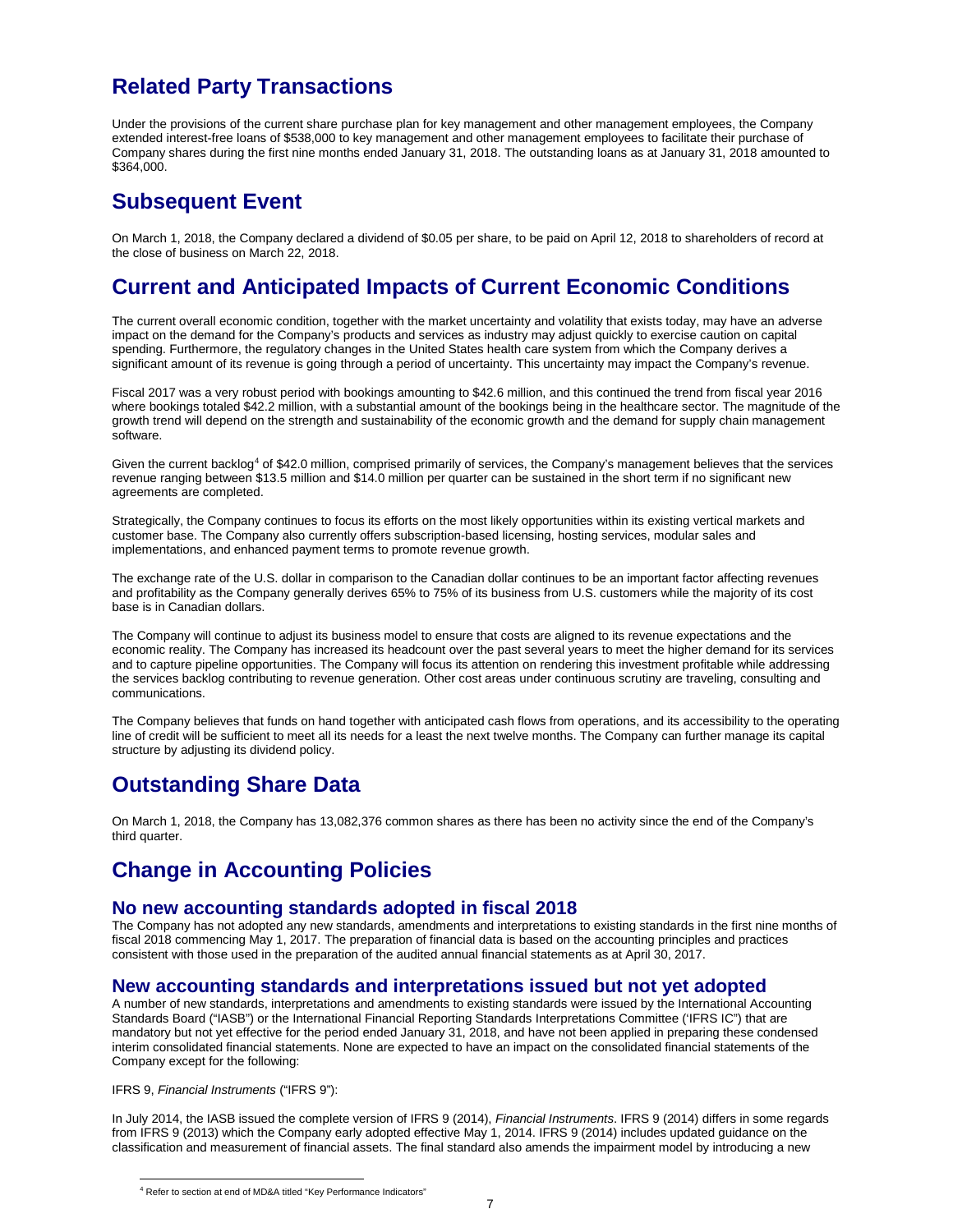expected credit loss model for calculating impairment, and new general hedge accounting requirements. The final version of IFRS 9 supersedes all previous versions of IFRS 9 and is effective for annual periods beginning on or after January 1, 2018 and must be applied retrospectively with some exemptions. Early adoption is permitted, however an entity may elect to apply earlier versions of IFRS 9 if the entity's relevant date of initial application is before February 1, 2015. The Company is currently assessing the impact of the adoption of this standard on its consolidated financial statements.

IFRS 15, *Revenue from Contracts with Customers* ("IFRS 15"):

In May 2014, the IASB issued IFRS 15 which establishes principles for reporting the nature, amount, timing and uncertainty of revenue and cash flows arising from an entity's contracts with customers. It provides a single model in order to depict the transfer of promised goods or services to customers.

IFRS 15 supersedes the following standards: IAS 11, *Construction Contracts*, IAS 18, *Revenue*, IFRIC 13, *Customer Loyalty Programmes*, IFRIC 15, *Agreements for the Construction of Real Estate*, IFRIC 18, *Transfers of Assets from Customers*, and SIC-31, *Revenue – Barter Transactions Involving Advertising Service*.

The core principle of IFRS 15 is that an entity recognizes revenue to depict the transfer of promised goods or services to customers in an amount that reflects the consideration to which the entity expects to be entitled in exchange for those goods and services.

IFRS 15 also includes a cohesive set of disclosure requirements that would result in an entity providing comprehensive information about the nature, amount, timing and uncertainty of revenue and cash flows arising from the entity's contracts with customers.

This standard is effective for annual periods beginning on or after January 1, 2018 with earlier adoption permitted. The Company is currently assessing the impact of the adoption of this standard on its consolidated financial statements.

#### IFRS 16, *Leases* ("IFRS 16"):

In January 2016, the IASB issued IFRS 16, which specifies how an entity will recognize, measure, present and disclose leases. The standard provides a single lessee accounting model, requiring lessees to recognize assets and liabilities for all leases unless the lease term is twelve months or less or the underlying asset has a low monetary value. Lessors continue to classify leases as operating or finance, with IFRS 16's approach to lessor accounting substantially unchanged from its predecessor, IAS 17, *Leases*. IFRS 16 applies to annual reporting periods beginning on or after January 1, 2019, with earlier application permitted only if IFRS 15 has also been applied. The Company is currently assessing the impact of the adoption of this standard on its consolidated financial statements.

IFRIC 22, *Foreign Currency Transactions and Advance Consideration* ("IFRIC 22"):

In December 2016, the IASB issued IFRIC 22. The interpretation clarifies which date should be used for translation when accounting for transactions in a foreign currency that include the receipt or payment of advance consideration. IFRIC 22 is effective for annual periods beginning on or after January 1, 2018 with earlier adoption permitted. The Company is currently evaluating the impact of IFRIC 22 on its consolidated financial statements.

IFRIC 23, *Uncertainty Over Income Tax Treatments* ("IFRIC 23"):

IFRIC 23, issued by the IASB in June 2017, provides guidance as to when it is appropriate to recognize a current tax asset when the taxation authority requires an entity to make an immediate payment related to an amount in dispute. This interpretation applies for annual reporting periods beginning on or after January 1, 2019. The Company is currently analyzing the potential effects of adopting this standard on its financial statements.

# **Critical Accounting Policies**

The Company's critical accounting policies are those that it believes are the most important in determining its financial condition and results. A summary of the Company's significant accounting policies, including the critical accounting policies discussed below, is set out in the notes to the accompanying financial statements and the financial statements for the year ended April 30, 2017.

### **Use of estimates, assumptions and judgments**

The preparation of the consolidated financial statements requires management to make estimates, assumptions, and judgments that affect the application of accounting policies and the reported amounts of assets and liabilities and disclosures of contingent assets and liabilities at the dates of the financial statements and the reported amounts of revenue and expenses during the reporting periods.

Reported amounts and note disclosures reflect the overall economic conditions that are most likely to occur and the anticipated measures that management intends to take. Actual results could differ from those estimates. Estimates and underlying assumptions are reviewed on an ongoing basis. Revisions to accounting estimates are recognized in the period in which the estimates are revised and in any future periods affected.

Information about areas requiring the use of judgment, management assumptions and estimates, and key sources of estimation uncertainty that the Company believes could have the most significant impact on reported amounts is noted below:

#### (i) Revenue recognition:

Revenue recognition is subject to critical judgment, particularly in multiple-element arrangements where judgment is required in allocating revenue to each component, including licenses, professional services and maintenance services, based on the relative fair value of each component. As certain of these components have a term of more than one year, the identification of each deliverable and the allocation of the consideration received to the components impacts the timing of revenue recognition.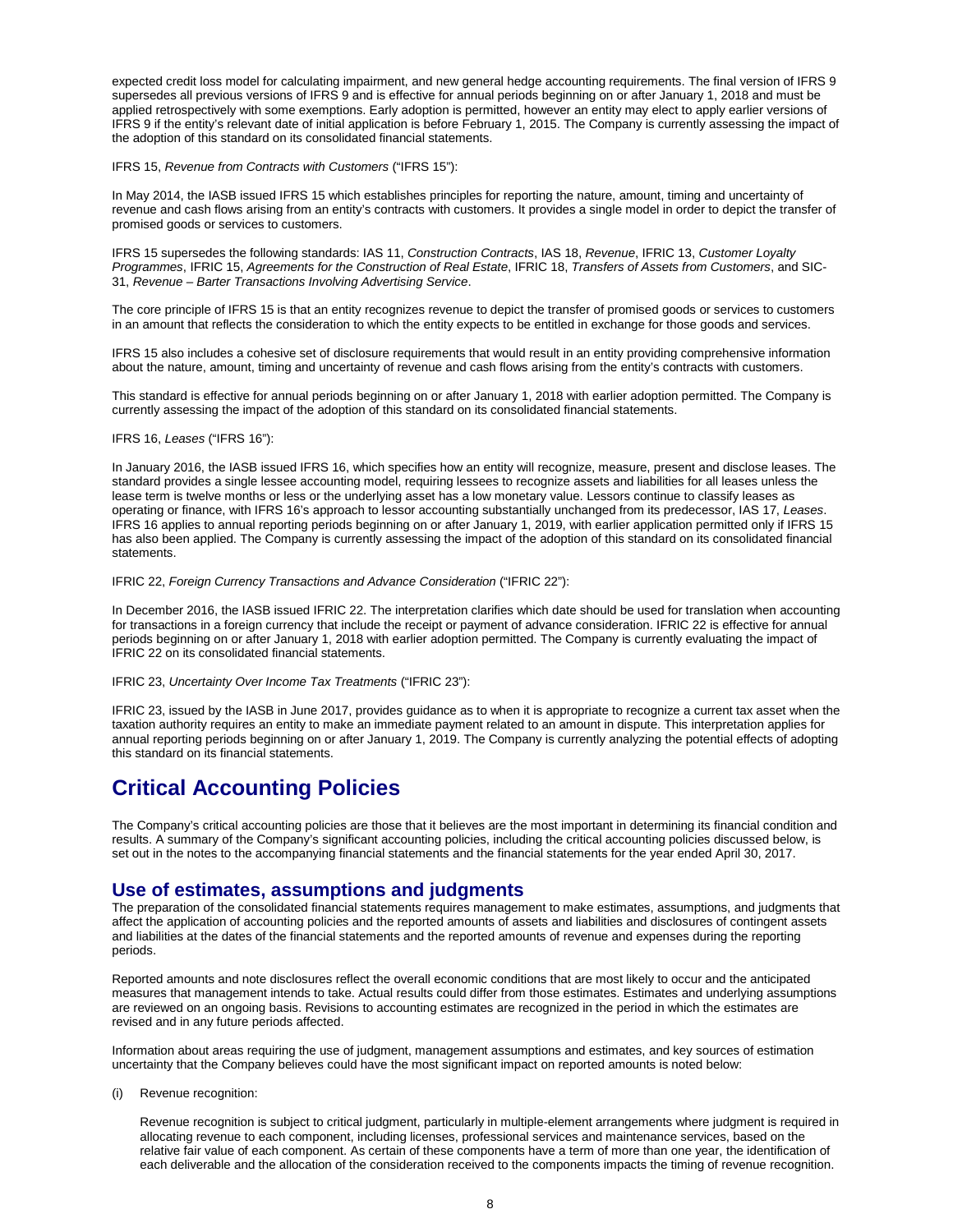#### (ii) Government assistance:

Management uses judgment in estimating amounts receivable for various tax credits and in assessing the eligibility of research and development and other expenses which give rise to these credits.

(iii) Income taxes:

In assessing the realizability of deferred tax assets, management considers whether it is probable that some portion or all of the deferred tax assets will not be realized. The ultimate realization of deferred tax assets is dependent upon the generation of future taxable income and available tax planning strategies in making this assessment.

Deferred tax assets and liabilities contain estimates about the nature and timing of future permanent and temporary differences as well as the future tax rates that will apply to those differences. Changes in tax laws and rates as well as changes to the expected timing of reversals may have a significant impact on the amounts recorded for deferred tax assets and liabilities. Management closely monitors current and potential changes to tax law and bases its estimates on the best available information at each reporting date.

(iv) Impairment of assets:

Impairment assessments may require the Company to determine the recoverable amount of a cash generating unit ("CGU"), defined as the smallest identifiable group of assets that generates cash inflows independent of other assets. This determination requires significant estimates in a variety of areas including: expected sales, gross margins, selling costs, timing and size of cash flows, and discount and interest rates. The Company documents and supports all assumptions made in the above estimates and updates such assumptions to reflect the best information available to the Company if and when an impairment assessment requires the recoverable amount of a CGU to be determined.

(v) Allowance for doubtful accounts:

The Company makes an assessment of whether accounts receivable are collectable, which considers credit loss insurance and the credit-worthiness of each customer, taking into account each customer's financial condition and payment history in order to estimate an appropriate allowance for doubtful accounts. Furthermore, these estimates must be continuously evaluated and updated. The Company is not able to predict changes in the financial condition of its customers, and if circumstances related to its customers' financial conditions deteriorate, the estimates of the recoverability of trade accounts receivable could be materially affected and the Company may be required to record additional allowances. Alternatively, if the Company provides more allowances than needed, a reversal of a portion of such allowances in future periods may be required based on actual collection experience.

(vi) Business combinations:

Business combinations are accounted for in accordance with the acquisition method. On the date that control is obtained, the identifiable assets, liabilities and contingent liabilities of the acquired company are measured at their fair value. Depending on the complexity of determining these valuations, the Company uses appropriate valuation techniques which are generally based on a forecast of the total expected future net discounted cash flows. These valuations are linked closely to the assumptions made by management regarding the future performance of the related assets and the discount rate applied as it would be assumed by a market participant.

### **Disclosure Controls and Procedures**

Disclosure controls and procedures are designed to provide reasonable assurance that material information is gathered and reported to senior management on a timely basis so that appropriate decisions can be made regarding public disclosure. The Company's Chief Executive Officer (CEO) and its Chief Financial Officer (CFO) are responsible for establishing and maintaining disclosure controls and procedures regarding the communication of information. They are assisted in this responsibility by the Company's Executive Committee, which is composed of members of senior management. Based on the evaluation of the Company's disclosure controls and procedures, the Chief Executive Officer and Chief Financial Officer have concluded that these disclosure controls and procedures were effective as of January 31, 2018.

## **Internal Control over Financial Reporting**

The Company's management is responsible for establishing and maintaining adequate internal control over financial reporting to provide reasonable assurance regarding the reliability of the Company's financial reporting and its compliance with IFRS in its consolidated financial statements. The control framework that was designed by the Company's ICFR is in accordance with the framework criteria established in Internal Control – Integrated Framework issued by the Committee of Sponsoring Organizations of the Treadway Commission (2013)(COSO).

No changes to internal controls over financial reporting have come to management's attention during the nine-month period ending on January 31, 2018 that have materially affected, or are reasonably likely to materially affect internal controls over financial reporting.

### **Forward-Looking Information**

This management's discussion and analysis contains "forward-looking information" within the meaning of applicable securities legislation. Although the forward-looking information is based on what the Company believes are reasonable assumptions, current expectations, and estimates, investors are cautioned from placing undue reliance on this information since actual results may vary from the forward-looking information. Forward-looking information may be identified by the use of forward-looking terminology such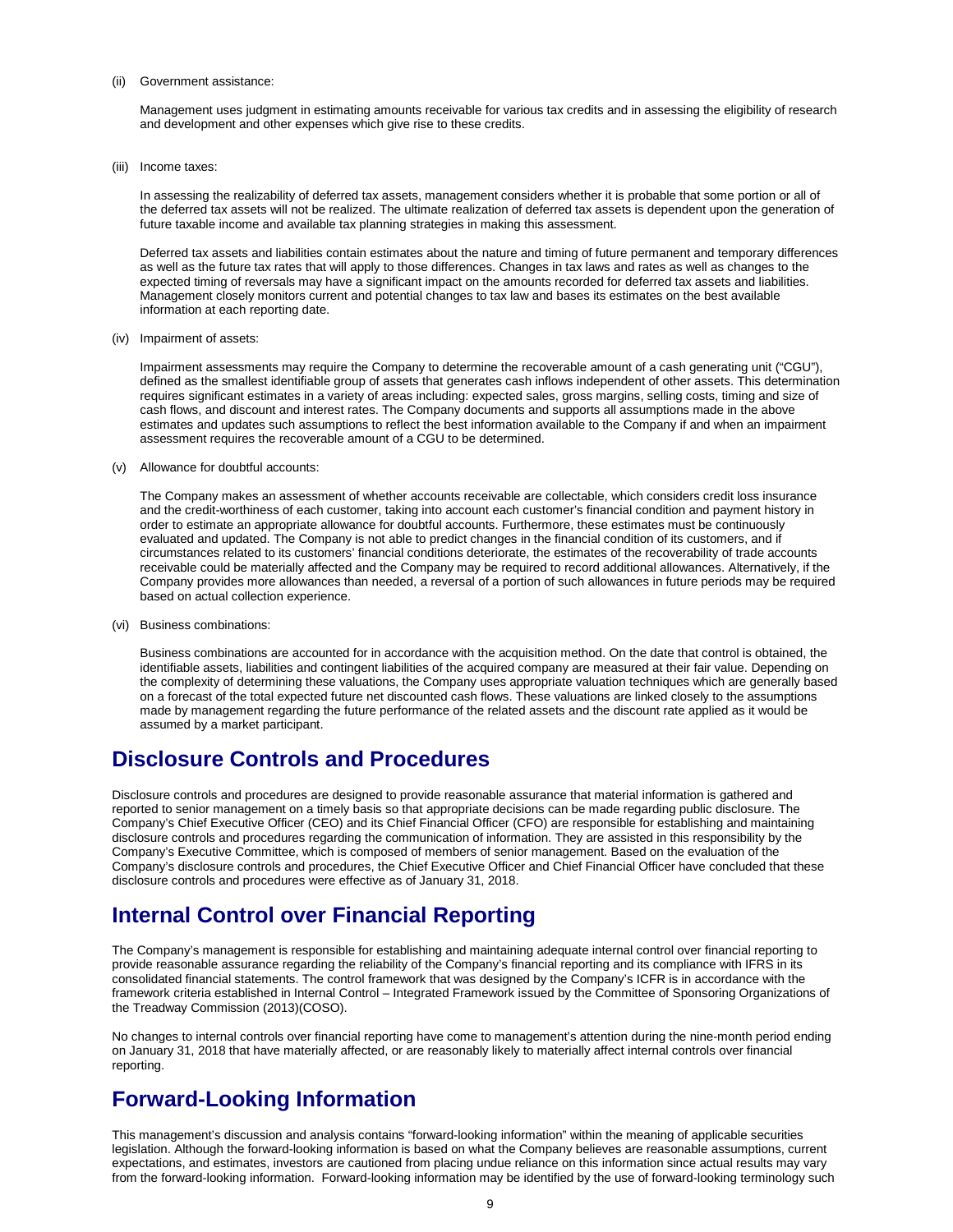as "believe", "intend", "may", "will", "expect", "estimate", "anticipate", "continue" or similar terms, variations of those terms or the negative of those terms, and the use of the conditional tense as well as similar expressions.

Such forward-looking information that is not historical fact, including statements based on management's belief and assumptions cannot be considered as guarantees of future performance. They are subject to a number of risks and uncertainties, including but not limited to future economic conditions, the markets that the Company serves, the actions of competitors, major new technological trends, and other factors, many of which are beyond the Company's control, that could cause actual results to differ materially from those that are disclosed in or implied by such forward-looking information. The Company undertakes no obligation to update publicly any forward-looking information whether as a result of new information, future events or otherwise other than as required by applicable legislation.

Actual results and developments are likely to differ, and may differ materially, from those expressed or implied by the forwardlooking statements contained in this management discussion and analysis. Such statements are based on a number of assumptions which may prove to be incorrect, including, but not limited to, assumptions about: (i) competitive environment; (ii) operating risks; (iii) the Company's management and employees; (iv) capital investment by the Company's customers; (v) customer project implementations; (vi) liquidity; (vii) current global financial conditions; (viii) implementation of the Company's commercial strategic plan; (ix) credit; (x) potential product liabilities and other lawsuits to which the Company may be subject; (xi) additional financing and dilution; (xii) market liquidity of the Company's common shares; (xiii) development of new products; (xiv) intellectual property and other proprietary rights; (xv) acquisition and expansion; (xvi) foreign currency; (xvii) interest rate; (xviii) technology and regulatory changes; (xix) internal information technology infrastructure and applications, (xx) and cyber security.

### **Non-IFRS Performance Measure**

The Company uses a certain non-IFRS financial performance measure in its MD&A and other communications which is described in the following section. This non-IFRS measure does not have any standardized meaning prescribed by IFRS and is unlikely to be comparable to a similarly titled measure reported by other companies. Readers are cautioned that the disclosure of this metric is meant to add to, and not to replace, the discussion of financial results determined in accordance with IFRS. Management uses both IFRS and non-IFRS measures when planning, monitoring and evaluating the Company's performance.

### **EBITDA**

EBITDA is calculated as earnings before interest expense, interest income, income taxes, depreciation and amortization. The Company believes that this measure is commonly used by investors and analysts to measure a company's performance, its ability to service debt and to meet other payment obligations, or as a common valuation measurement.

The EBITDA calculation for the first nine months of fiscal 2018 and 2017, derived from IFRS measures in the Company's condensed interim consolidated financial statements, is as follows:

|                                            | Nine-months ended<br>January 31, 2018 |       | Nine-months ended<br>January 31, 2017 |       |
|--------------------------------------------|---------------------------------------|-------|---------------------------------------|-------|
| Profit for the period                      | \$                                    | 2,147 | \$                                    | 1,222 |
| Adjustments for:                           |                                       |       |                                       |       |
| Depreciation of property and equipment     |                                       | 562   |                                       | 616   |
| Depreciation of deferred development costs |                                       | 856   |                                       | 1.007 |
| Depreciation of other intangible assets    |                                       | 348   |                                       | 368   |
| Interest expense                           |                                       |       |                                       | 69    |
| Interest income                            |                                       | (173) |                                       | (75)  |
| Income taxes                               |                                       | 442   |                                       | 483   |
|                                            |                                       |       |                                       |       |
| <b>EBITDA</b>                              |                                       | 4.183 |                                       | 3,690 |

## **Key Performance Indicators**

The Company uses certain key performance indicators in its MD&A and other communications which are described in the following section. These key performance indicators are unlikely to be comparable to similarly titled indicators reported by other companies. Readers are cautioned that the disclosure of these metrics are meant to add to, and not to replace, the discussion of financial results determined in accordance with IFRS. Management uses both IFRS measures and key performance indicators when planning, monitoring and evaluating the Company's performance.

### **Bookings**

Broadly speaking, bookings refers to the total value of accepted contracts, including software licenses and other proprietary products and related support services, third-party hardware and software and related support services, contracted work or services, and changes to such contracts recorded during a specified period. The Total Contract Value (TCV) is not typically limited to the first year, nor would it typically exclude certain transaction types. The Company believes that this metric is a primary indicator of the general state of the business performance. Bookings typically include all items with a revenue implication, such as new contracts, renewals, upgrades, downgrades, add-ons, early terminations and refunds. Bookings are typically segmented into classifications, such as new account bookings or base account bookings, and performance in these bookings classes is frequently used in various sales and other compensation plans.

### **Backlog**

Generally, backlog refers to something unfulfilled. In a traditional software company, this term is used largely within finance. Backlog refers to the value of contracted orders that have not shipped and services not yet delivered. Backlog could refer to the value of contracted or committed revenue that is not yet recognizable due to acceptance criteria, delivery of professional services, or some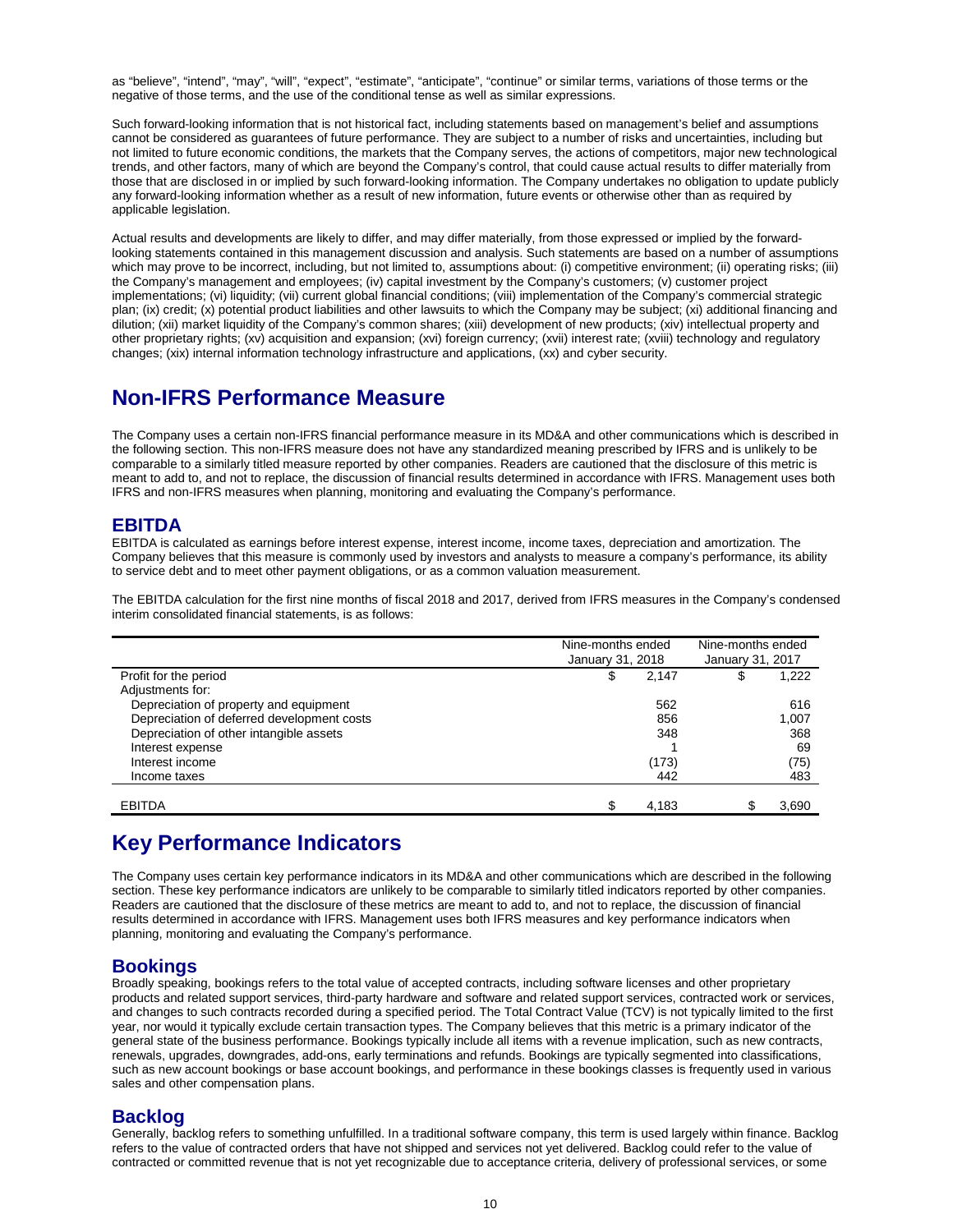accounting rule. The quantification of backlog is not limited to the first year, nor would it typically exclude certain transaction types. In this context, backlog is really "revenue backlog" and is the total unrecognized future revenue from existing signed contracts.

### **Days Sales Outstanding (DSO)**

Days sales outstanding (DSO) is a measure of the average number of days that a company takes to collect revenue after a sale has been made. The Company's DSO is determined on a quarterly basis and can be calculated by dividing the amount of accounts receivable and work in progress at the end of a quarter by the total value of sales during the same quarter, and multiplying the result by 90 days.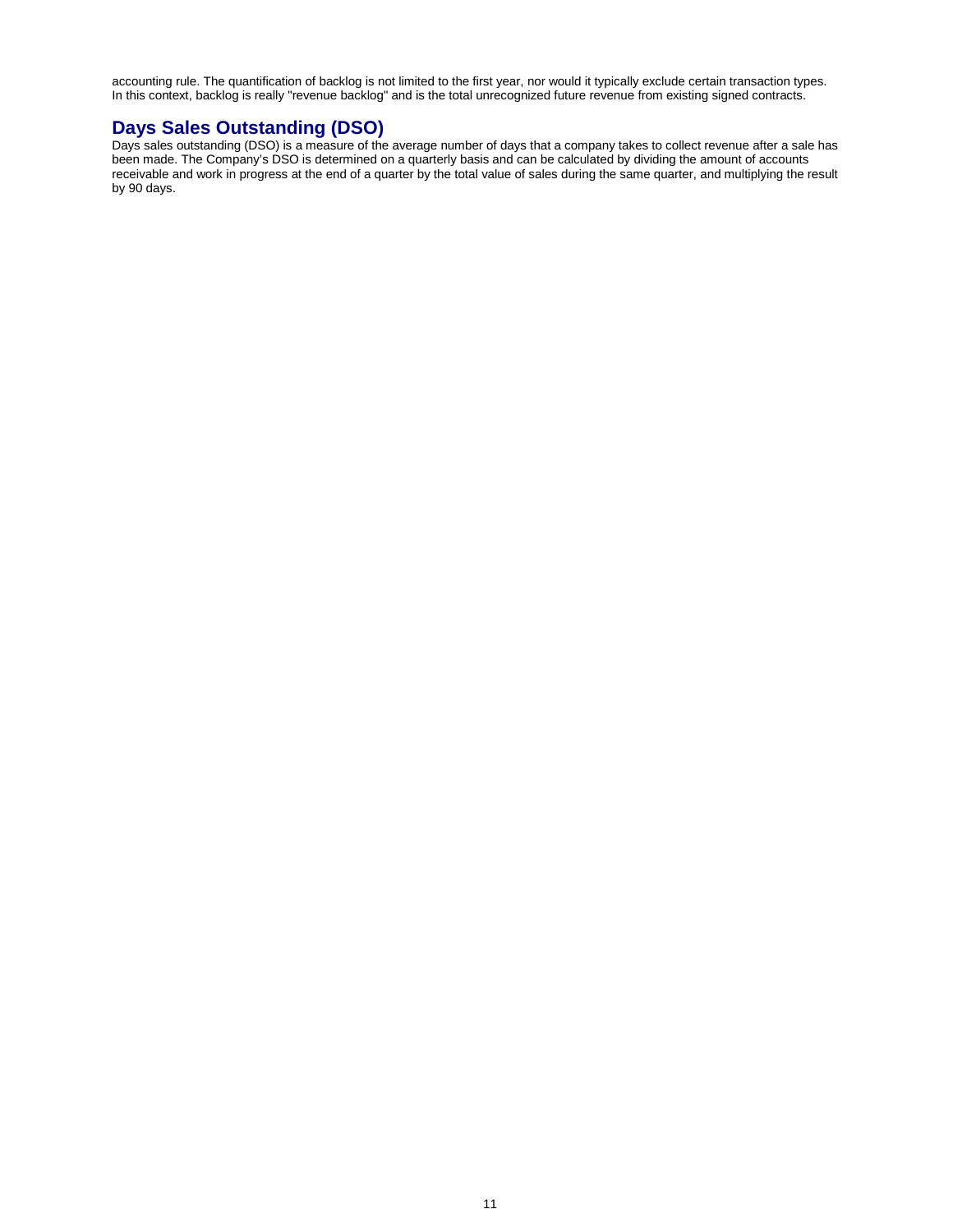Condensed Interim Consolidated Financial Statements of (Unaudited)

# **TECSYS INC.**

For the three and nine-month periods ended January 31, 2018 and 2017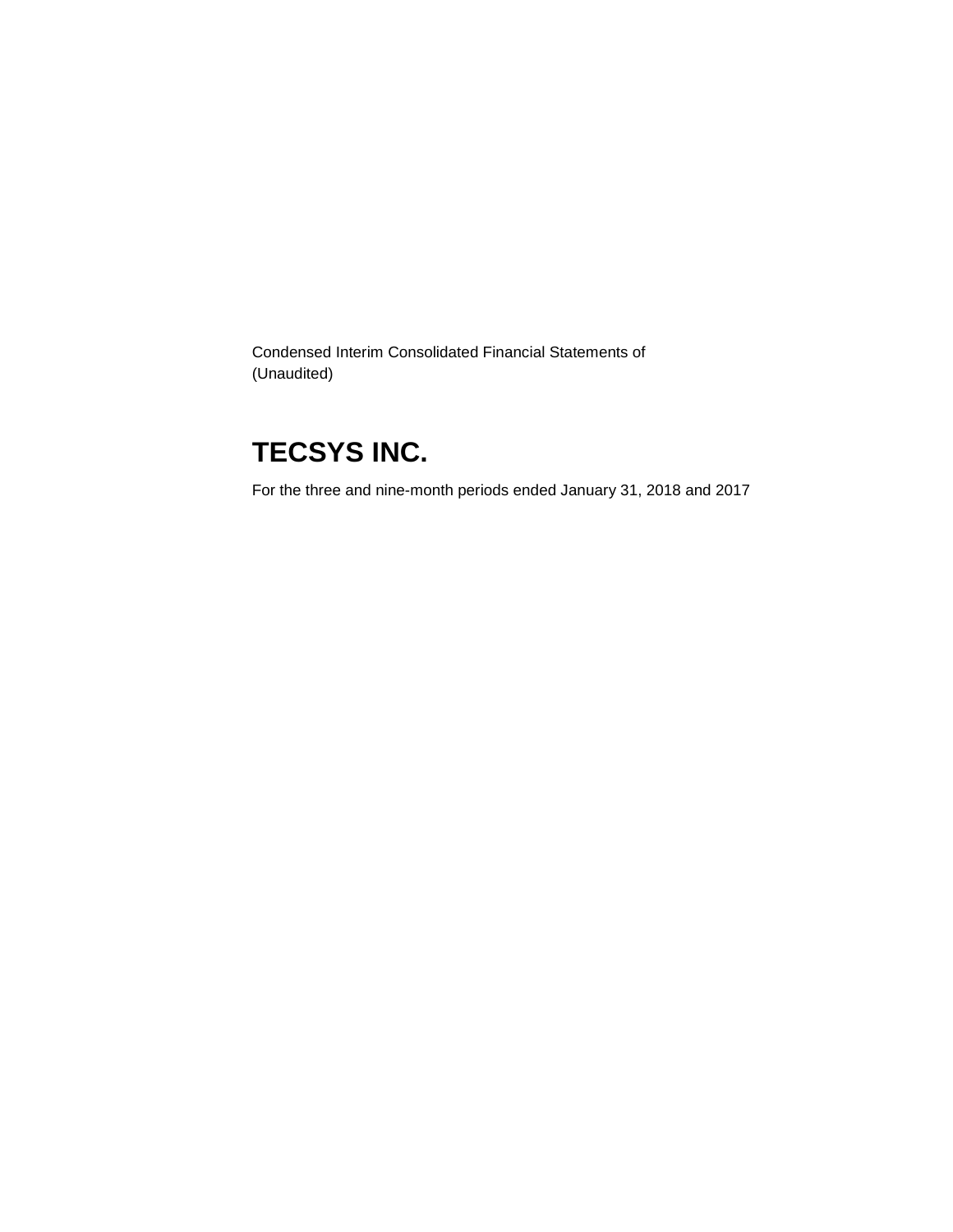### **MANAGEMENT'S COMMENTS ON THE UNAUDITED CONDENSED INTERIM CONSOLIDATED FINANCIAL STATEMENTS FOR THE THREE AND NINE-MONTH PERIODS ENDED JANUARY 31, 2018 and 2017**

NOTICE OF NO AUDITOR REVIEW OF INTERIM FINANCIAL STATEMENTS

The accompanying unaudited condensed interim consolidated financial statements of the Company have been prepared by and are the responsibility of the Company's Management.

The Company's independent auditors, KPMG LLP, have not performed a review of these financial statements in accordance with standards established by the Chartered Professional Accountants of Canada for a review of interim financial statements by an entity's auditors.

Dated this 1st day of March, 2018.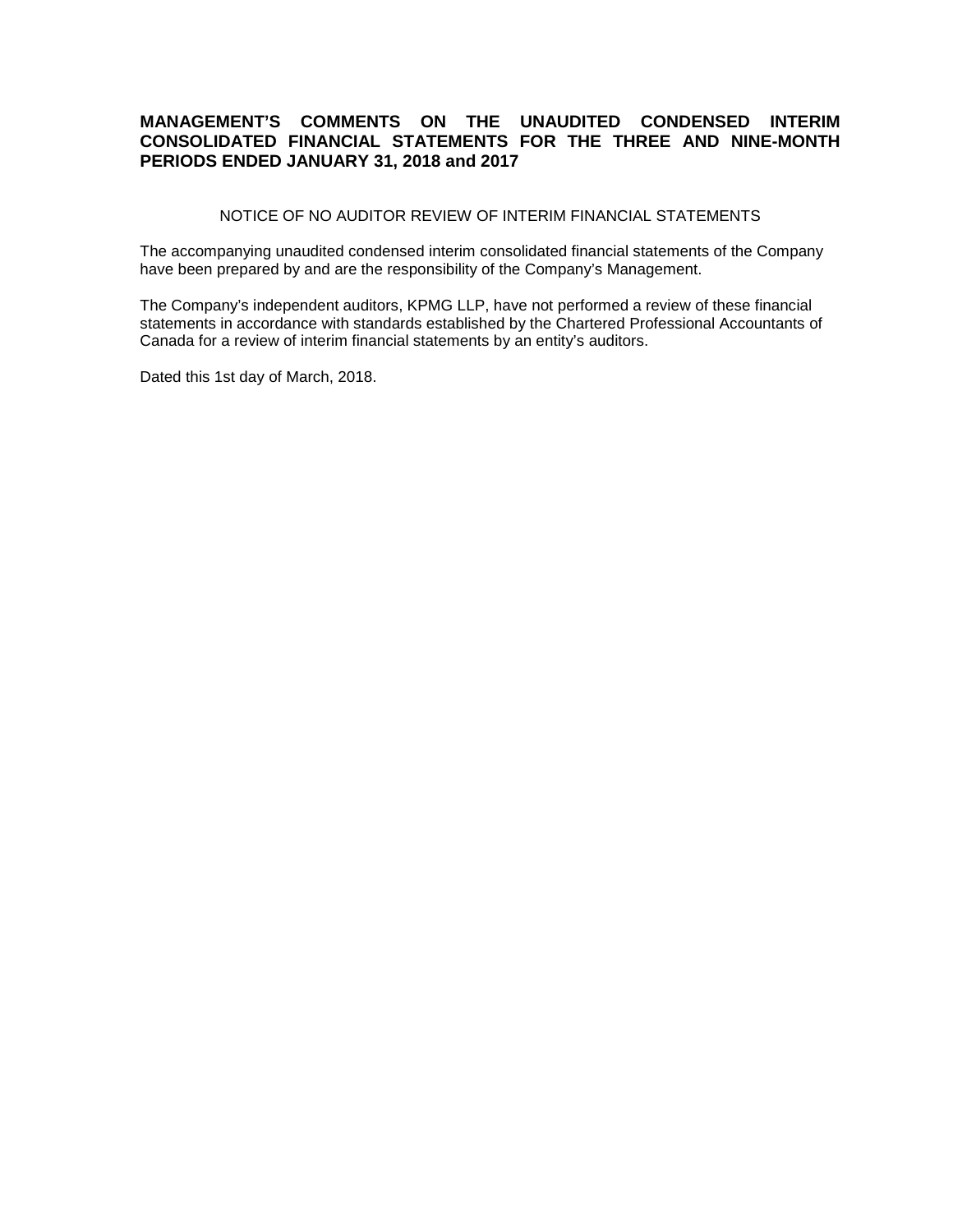Condensed Interim Consolidated Financial Statements (Unaudited)

For the three and nine-month periods ended January 31, 2018 and 2017

### **Financial Statements**

| Condensed Interim Consolidated Statements of Income and Comprehensive Income |  |
|------------------------------------------------------------------------------|--|
|                                                                              |  |
|                                                                              |  |
|                                                                              |  |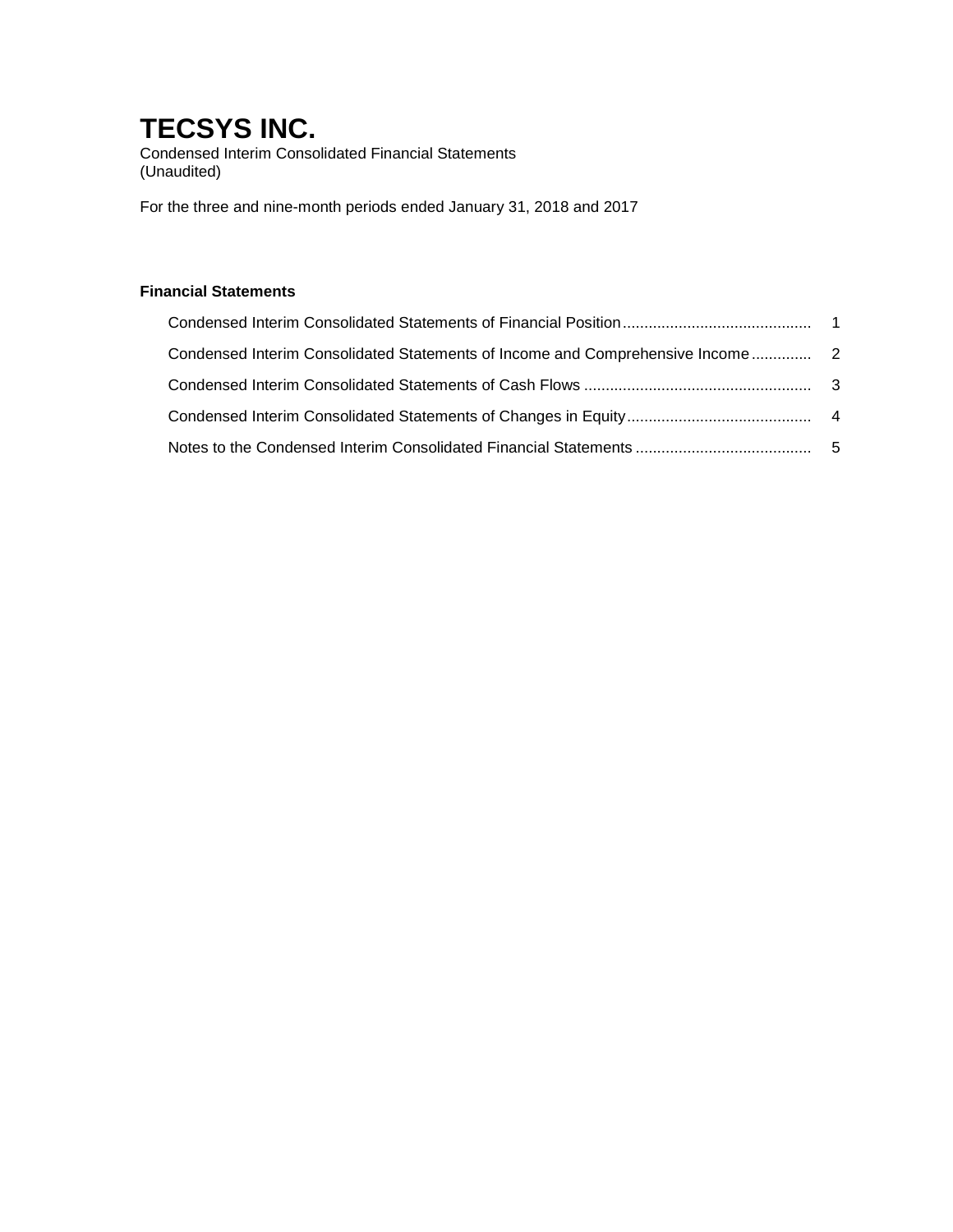#### **TECSYS Inc. Condensed Interim Consolidated Statements of Financial Position** (Unaudited) As at January 31, 2018 and April 30, 2017 (in thousands of Canadian dollars)

|                                                        |             | January 31, | April 30,    |
|--------------------------------------------------------|-------------|-------------|--------------|
|                                                        | <b>Note</b> | 2018        | 2017         |
| Assets                                                 |             |             |              |
|                                                        |             |             |              |
| <b>Current assets</b>                                  |             |             |              |
| Cash and cash equivalents                              | \$          | 10,715      | \$<br>13,476 |
| Accounts receivable                                    |             | 12,627      | 14,218       |
| Work in progress                                       |             | 472         | 612          |
| Other receivables                                      |             | 983         | 370          |
| <b>Tax credits</b>                                     |             | 5,477       | 3,126        |
| Inventory                                              |             | 1,427       | 914          |
| Prepaid expenses                                       |             | 1,811       | 1,899        |
| <b>Total current assets</b>                            |             | 33,512      | 34,615       |
| <b>Non-current assets</b>                              |             |             |              |
| Long-term investments                                  | 4           | 10,007      |              |
| Other long-term receivables                            |             | 252         |              |
| <b>Tax credits</b>                                     |             | 5,179       | 5,407        |
| Property and equipment                                 |             | 2,899       | 2,444        |
| Deferred development costs                             |             | 2,039       | 2,751        |
| Other intangible assets                                |             | 1,416       | 1,523        |
| Goodwill                                               |             | 3,596       | 3,596        |
| Deferred tax assets                                    |             | 2,494       | 2,201        |
| Total non-current assets                               |             | 27,882      | 17,922       |
|                                                        |             |             |              |
| <b>Total assets</b>                                    | \$          | 61,394      | \$<br>52,537 |
| <b>Liabilities</b>                                     |             |             |              |
| <b>Current liabilities</b>                             |             |             |              |
| Accounts payable and accrued liabilities               | \$          | 8,998       | \$<br>9,265  |
| Current portion of long-term debt                      |             | 47          | 69           |
| Deferred revenue                                       |             | 10,016      | 12,094       |
| <b>Total current liabilities</b>                       |             | 19,061      | 21,428       |
|                                                        |             |             |              |
| <b>Non-current liabilities</b>                         |             |             |              |
| Long-term debt                                         |             | 88          | 121          |
| Other non-current liabilities                          |             | 290         | 277          |
| <b>Total non-current liabilities</b>                   |             | 378         | 398          |
| <b>Total liabilities</b>                               |             | 19,439      | 21,826       |
| <b>Equity</b>                                          |             |             |              |
| Share capital                                          | 5           | 18,803      | 8,349        |
| Contributed surplus                                    |             | 9,577       | 9,577        |
| Retained earnings                                      |             | 13,379      | 13,064       |
| Accumulated other comprehensive income (loss)          | 9           | 196         | (279)        |
| Total equity attributable to the owners of the Company |             | 41,955      | 30,711       |
|                                                        |             |             |              |
| <b>Total liabilities and equity</b>                    | \$          | 61,394      | \$<br>52,537 |
| <b>Subsequent event</b>                                | 13          |             |              |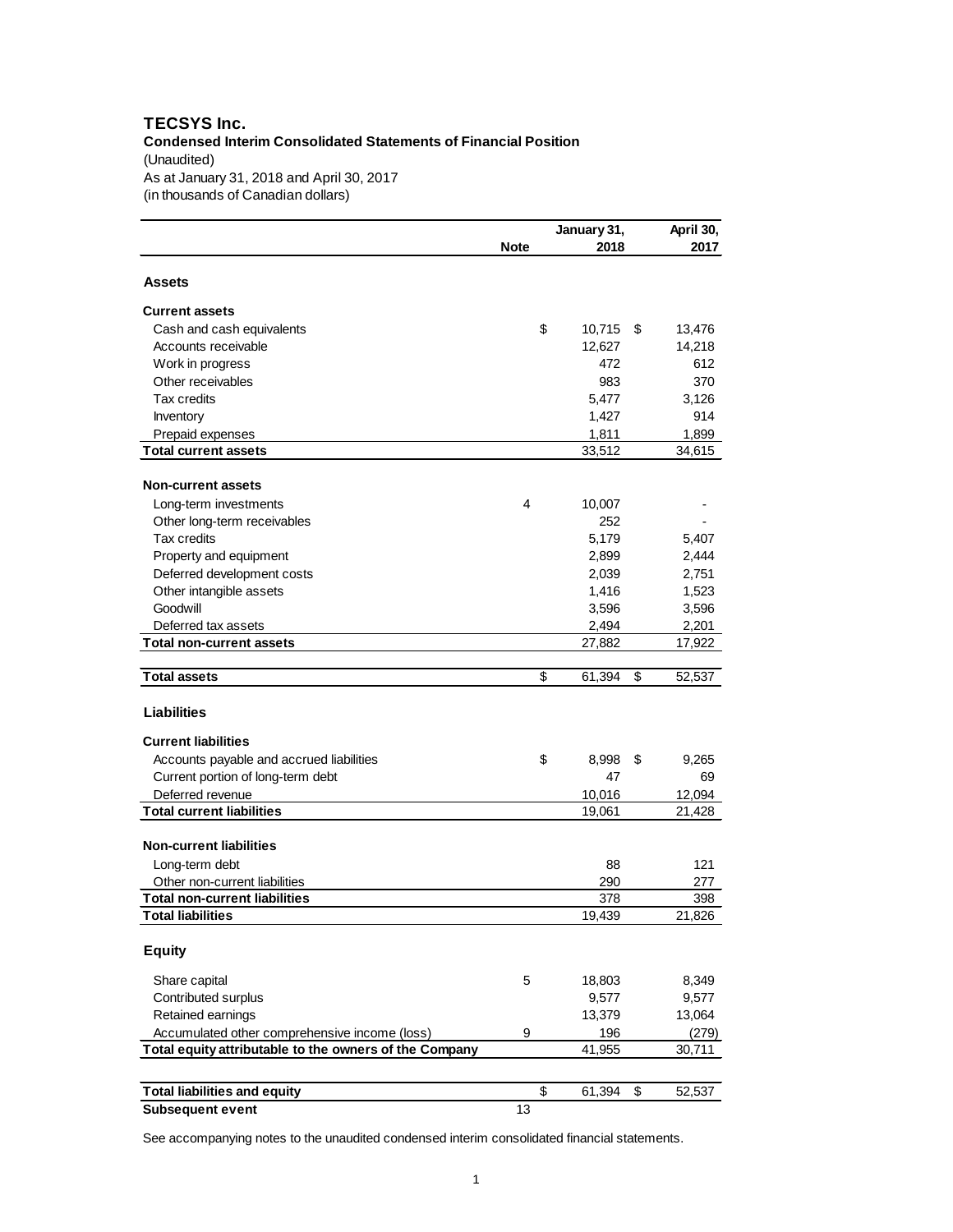#### **TECSYS Inc.**

**Condensed Interim Consolidated Statements of Income and Comprehensive Income** (Unaudited)

Three and nine-month periods ended January 31, 2018 and 2017

(in thousands of Canadian dollars, except per share data)

|                                                                                                               |                | <b>Three Months</b> | <b>Three Months</b> | <b>Nine Months</b>  | <b>Nine Months</b>  |
|---------------------------------------------------------------------------------------------------------------|----------------|---------------------|---------------------|---------------------|---------------------|
|                                                                                                               |                | Ended               | Ended               | Ended               | Ended               |
|                                                                                                               | <b>Note</b>    | January 31,<br>2018 | January 31,<br>2017 | January 31,<br>2018 | January 31,<br>2017 |
| Revenue:                                                                                                      |                |                     |                     |                     |                     |
| Proprietary products                                                                                          | \$             | 930                 | \$<br>1,546 \$      | $3,823$ \$          | 4,549               |
| Third-party products                                                                                          |                | 1,943               | 1,663               | 4,912               | 4,661               |
| Cloud, maintenance and subscription                                                                           |                | 6,569               | 6,606               | 20,105              | 19,443              |
| Professional services                                                                                         |                | 7,332               | 6,917               | 21,360              | 19,558              |
| Reimbursable expenses                                                                                         |                | 453                 | 653                 | 1,610               | 1,789               |
| Total revenue                                                                                                 |                | 17,227              | 17,385              | 51,810              | 50,000              |
| Cost of revenue:                                                                                              |                |                     |                     |                     |                     |
| Products                                                                                                      |                | 1,766               | 1,511               | 4,498               | 4,124               |
| Services                                                                                                      | 6              | 6,888               | 6,306               | 20,392              | 19,275              |
| Reimbursable expenses                                                                                         |                | 453                 | 653                 | 1,610               | 1,789               |
| <b>Total cost of revenue</b>                                                                                  |                | 9.107               | 8,470               | 26,500              | 25,188              |
| <b>Gross profit</b>                                                                                           |                | 8,120               | 8,915               | 25,310              | 24,812              |
| <b>Operating expenses:</b>                                                                                    |                |                     |                     |                     |                     |
| Sales and marketing                                                                                           |                | 3,327               | 3,672               | 10,811              | 11,027              |
| General and administration                                                                                    |                | 1,591               | 1,454               | 4,778               | 4,513               |
| Research and development, net of tax credits                                                                  |                | 2.357               | 2,451               | 7,216               | 7,371               |
| <b>Total operating expenses</b>                                                                               |                | 7,275               | 7,577               | 22,805              | 22,911              |
| <b>Profit from operations</b>                                                                                 |                | 845                 | 1,338               | 2,505               | 1,901               |
| Net finance (income) costs                                                                                    | $\overline{7}$ | (17)                | 45                  | (84)                | 196                 |
| Profit before income taxes                                                                                    |                | 862                 | 1,293               | 2,589               | 1,705               |
| Income taxes                                                                                                  |                | 140                 | 405                 | 442                 | 483                 |
| Profit attributable to the owners of the Company                                                              | \$             | 722 \$              | 888 \$              | $2,147$ \$          | 1,222               |
| Other comprehensive income (loss):<br>Effective portion of changes in fair value on designated revenue hedges | 9              | 335                 | 373                 | 475                 | (488)               |
|                                                                                                               |                |                     |                     |                     |                     |
| Comprehensive income attributable to the owners of the Company                                                | \$             | 1,057               | \$<br>1,261         | $2,622$ \$<br>-\$   | 734                 |
| Basic and diluted earnings per common share                                                                   | 5 <sub>s</sub> | 0.06                | \$<br>$0.07$ \$     | $0.17$ \$           | 0.10                |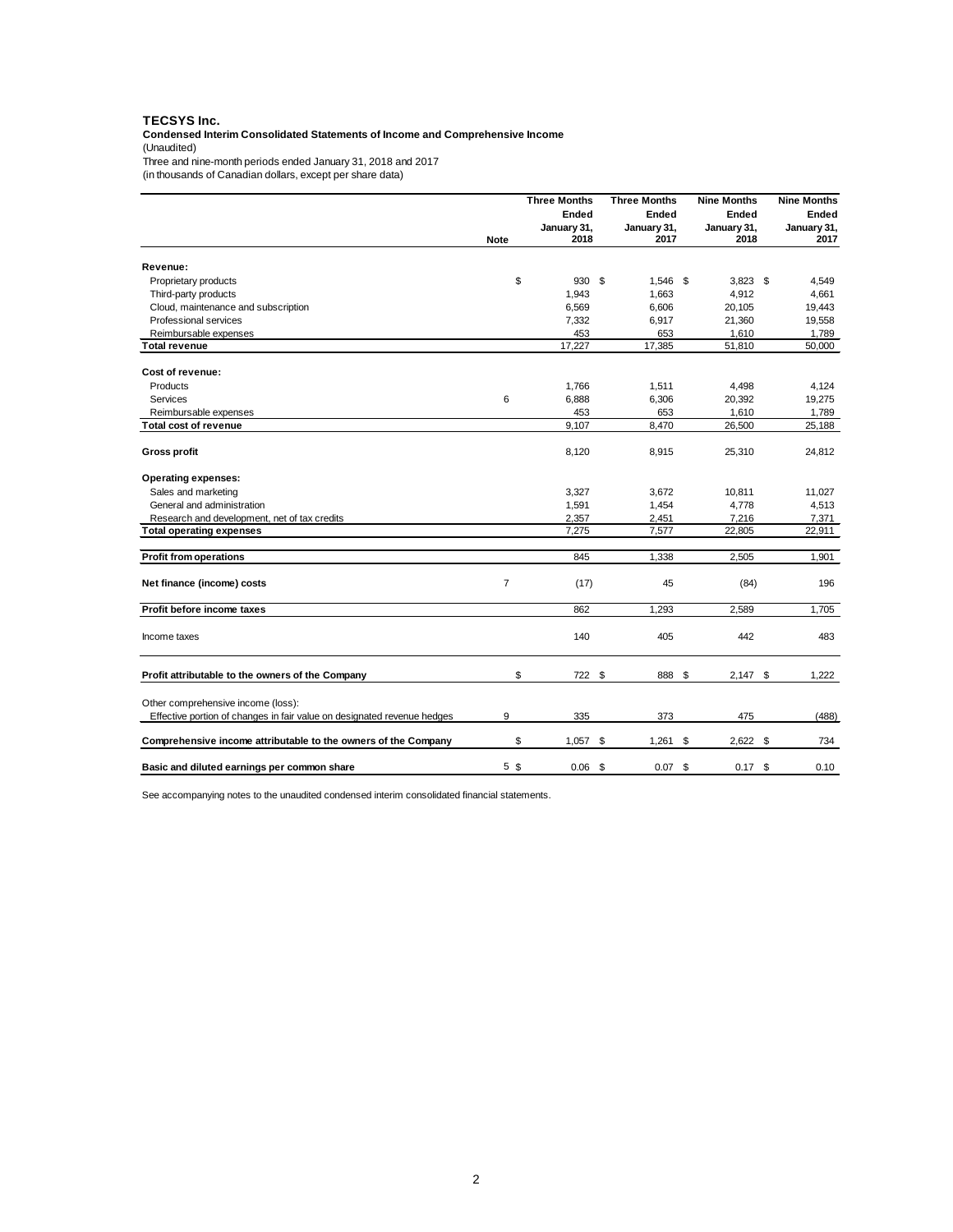#### **TECSYS Inc. Condensed Interim Consolidated Statements of Cash Flows** (Unaudited) Nine-month periods ended January 31, 2018 and 2017 (in thousands of Canadian dollars)

|                                                                        |             | <b>Nine Months</b><br>Ended<br>January 31, | <b>Nine Months</b><br>Ended<br>January 31, |
|------------------------------------------------------------------------|-------------|--------------------------------------------|--------------------------------------------|
|                                                                        | <b>Note</b> | 2018                                       | 2017                                       |
| Cash flows from (used in) operating activities:                        |             |                                            |                                            |
| Profit for the period                                                  |             | \$<br>2,147                                | 1,222<br>\$                                |
| Adjustments for:                                                       |             |                                            |                                            |
| Depreciation of property and equipment                                 |             | 562                                        | 616                                        |
| Depreciation of deferred development costs                             |             | 856                                        | 1,007                                      |
| Depreciation of other intangible assets                                |             | 348                                        | 368                                        |
| Net finance (income) costs                                             | 7           | (84)                                       | 196                                        |
| Unrealized foreign exchange and other                                  |             | (850)                                      | 142                                        |
| Non-refundable tax credits                                             |             | (590)                                      | (685)                                      |
| Income taxes                                                           |             | 323                                        | 361                                        |
| Operating activities excluding changes in non-cash working             |             |                                            |                                            |
| capital items related to operations                                    |             | 2,712                                      | 3,227                                      |
|                                                                        |             |                                            |                                            |
| Accounts receivable                                                    |             | 1,591                                      | 3,707                                      |
| Work in progress                                                       |             | 140                                        | (390)                                      |
| Other receivables                                                      |             | (338)                                      | (75)                                       |
| Tax credits                                                            |             | (2, 157)                                   | 144                                        |
| Inventory                                                              |             | (513)                                      | (22)                                       |
| Prepaid expenses                                                       |             | 88                                         | (188)                                      |
| Accounts payable and accrued liabilities                               |             | 277                                        | (2, 158)                                   |
| Deferred revenue                                                       |             | (2,078)                                    | (171)                                      |
| Changes in non-cash working capital items related to operations        |             | (2,990)                                    | 847                                        |
|                                                                        |             |                                            |                                            |
| Net cash (used in) from operating activities                           |             | (278)                                      | 4,074                                      |
| Cash flows (used in) from financing activities:                        |             |                                            |                                            |
| Repayment of long-term debt                                            |             | (55)                                       | (1,084)                                    |
| Issuance of common shares                                              | 5           | 10,454                                     |                                            |
| Payment of dividends                                                   |             | (1,832)                                    | (1,293)                                    |
| Interest paid                                                          | 7           | (1)                                        | (69)                                       |
| Net cash from (used in) financing activities                           |             | 8,566                                      | (2, 446)                                   |
|                                                                        |             |                                            |                                            |
| Cash flows (used in) from investing activities:                        |             |                                            |                                            |
| Long-term investments                                                  | 4           | (10,007)                                   |                                            |
| Interest received                                                      | 7           | 173                                        | 75                                         |
| Acquisitions of property and equipment                                 |             | (830)                                      | (267)                                      |
| Acquisitions of other intangible assets                                |             | (241)                                      | (132)                                      |
| Deferred development costs                                             |             | (144)                                      | (254)                                      |
| Net cash used in investing activities                                  |             | (11, 049)                                  | (578)                                      |
| Net (decrease) increase in cash and cash equivalents during the period |             | (2,761)                                    | 1,050                                      |
| Cash and cash equivalents - beginning of period                        |             | 13,476                                     | 9,704                                      |
| Cash and cash equivalents - end of period                              |             | \$<br>10,715                               | \$<br>10,754                               |
| Supplementary cash flow information                                    | 8           |                                            |                                            |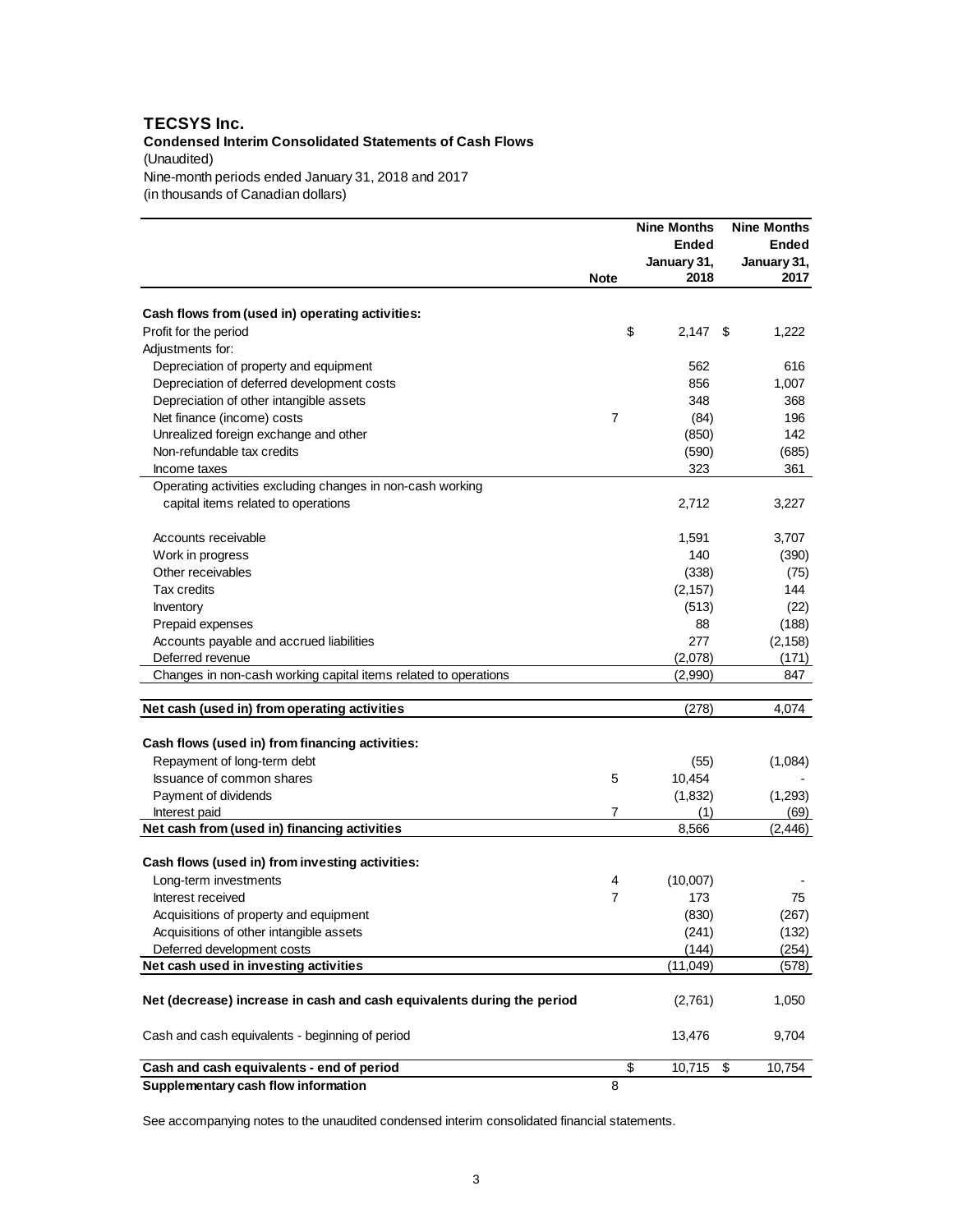#### **TECSYS Inc. Condensed Interim Consolidated Statements of Changes in Equity**

(Unaudited)

Nine-month periods ended January 31, 2018 and 2017

(in thousands of Canadian dollars, except number of shares)

|                                                                             |             | Share capital<br>Contributed |    | Accumulated |                          | <b>Retained</b> | Total                    |              |    |                    |
|-----------------------------------------------------------------------------|-------------|------------------------------|----|-------------|--------------------------|-----------------|--------------------------|--------------|----|--------------------|
|                                                                             |             | <b>Number</b>                |    | Amount      | surplus                  |                 | other comprehensive      | earnings     |    |                    |
|                                                                             | <b>Note</b> |                              |    |             |                          |                 | (loss) income            |              |    |                    |
| Balance, April 30, 2017                                                     |             | 12,315,326                   | \$ | 8,349       | \$<br>9,577              | \$              | (279)                    | \$<br>13,064 | \$ | 30,711             |
| Profit for the period                                                       |             |                              |    |             |                          |                 |                          | 2,147        |    | 2,147              |
| Other comprehensive income for the period:                                  |             |                              |    |             |                          |                 |                          |              |    |                    |
| Effective portion of changes in fair value on designated revenue hedges     | 9           | $\overline{\phantom{a}}$     |    |             |                          |                 | 475                      |              |    | 475                |
| Total comprehensive income for the period                                   |             |                              |    |             |                          |                 | 475                      | 2,147        |    | 2,622              |
| Common shares issued under bought deal financing                            | 5           | 767,050                      |    | 10,454      |                          |                 |                          |              |    | 10,454             |
| Dividends to equity owners                                                  | 5           |                              |    |             |                          |                 |                          | (1,832)      |    | (1,832)            |
| Total transactions with owners of the Company                               |             | 767.050                      |    | 10.454      | $\overline{\phantom{a}}$ |                 | $\overline{\phantom{a}}$ | (1,832)      |    | 8,622              |
| Balance, January 31, 2018                                                   |             | 13,082,376                   | \$ | 18,803      | \$<br>9,577              | \$              | 196                      | \$<br>13,379 | \$ | 41,955             |
| Balance, April 30, 2016                                                     |             | 12,315,326                   | \$ | 8,349       | \$<br>9,577              | \$              | 607                      | \$<br>8,913  |    | 27,446             |
| Profit for the period<br>Other comprehensive loss for the period:           |             |                              |    |             |                          |                 |                          | 1,222        |    | 1,222              |
| Effective portion of changes in fair value on designated revenue hedges     | 9           |                              |    |             |                          |                 | (488)                    |              |    | (488)              |
| Total comprehensive (loss) income for the period                            |             |                              |    |             |                          |                 | (488)                    | 1.222        |    | 734                |
|                                                                             | 5           |                              |    |             |                          |                 |                          | (1,293)      |    |                    |
| Dividends to equity owners<br>Total transactions with owners of the Company |             |                              |    |             |                          |                 |                          | (1,293)      |    | (1,293)<br>(1,293) |
|                                                                             |             |                              |    |             |                          |                 |                          |              |    |                    |
| Balance, January 31, 2017                                                   |             | 12,315,326                   | \$ | 8,349       | \$<br>9,577              | \$              | 119                      | \$<br>8,842  | \$ | 26,887             |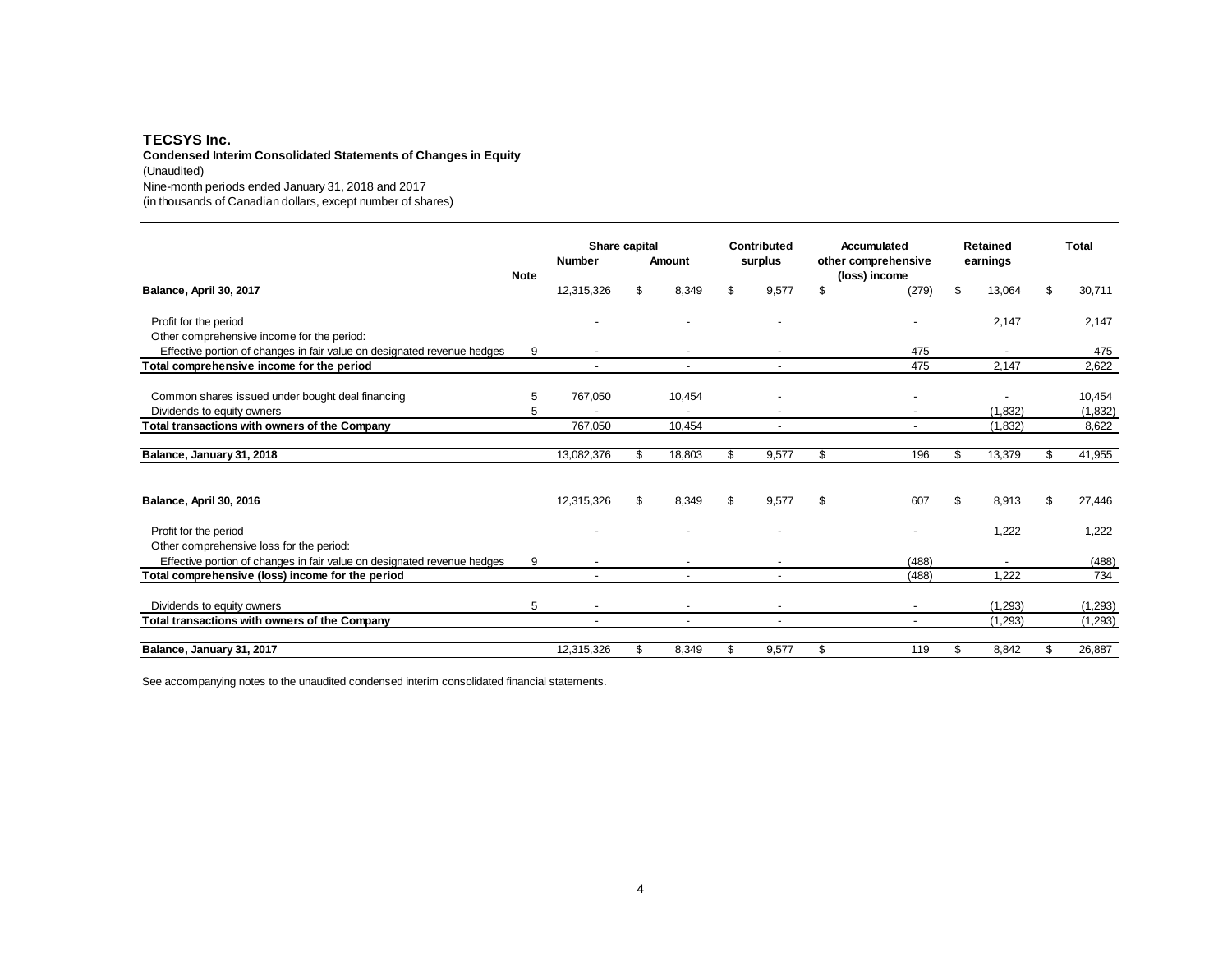Notes to the Condensed Interim Consolidated Financial Statements (Unaudited)

Three and nine-month periods ended January 31, 2018 and 2017 (in Canadian dollars, tabular amounts in thousands, except as otherwise noted)

### **1. Description of business:**

TECSYS Inc. (the "Company") was incorporated under the Canada Business Corporations Act in 1983. The Company's principal business activity is the development, marketing and sale of enterprise-wide supply chain management software for distribution, warehousing, transportation logistics and point-of-use. The Company also provides related consulting, education and support services. The Company is headquartered at 1, Place Alexis Nihon, Montréal, Canada, and derives substantially all of its revenue from customers located in the United States and Canada. The Company's customers consist primarily of healthcare systems and high-volume distributors of discrete goods. The consolidated financial statements comprise the Company and its whollyowned subsidiaries. The Company is a publicly listed entity and its shares are traded on the Toronto Stock Exchange under the symbol TCS.

### **2. Statement of compliance:**

These condensed interim consolidated financial statements and the notes thereto have been prepared in accordance with International Accounting Standards ("IAS") 34, *Interim Financial Reporting* as issued by the International Accounting Standards Board ("IASB"). They do not include all of the information required in the full annual financial statements. Certain information and footnote disclosures normally included in annual financial statements were omitted or condensed where such information is not considered material to the understanding of the Company's interim financial information. As such, they should be read in conjunction with the consolidated financial statements of the Company as at and for the year ended April 30, 2017.

The condensed interim consolidated financial statements were authorized for issue by the Board of Directors on March 1, 2018.

The preparation of financial data is based on accounting principles and practices consistent with those used in the preparation of the audited annual consolidated financial statements as at April 30, 2017.

#### **3. New accounting standards and interpretations issued but not yet adopted:**

A number of new standards, interpretations and amendments to existing standards were issued by the IASB or the International Financial Reporting Standards Interpretations Committee ("IFRS IC") that are mandatory but not yet effective for the period ended January 31, 2018, and have not been applied in preparing these condensed interim consolidated financial statements. None are expected to have an impact on the consolidated financial statements of the Company except for the following: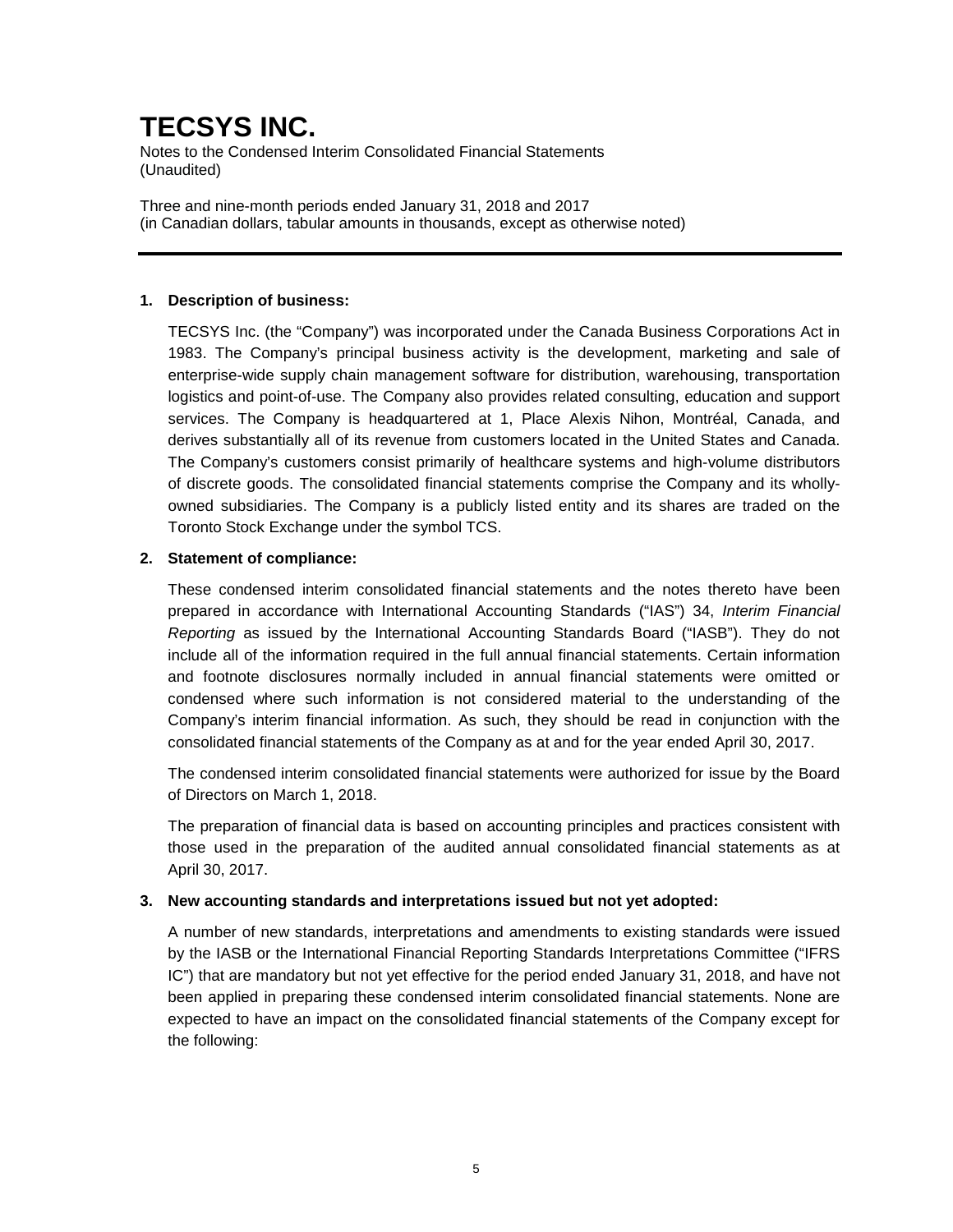Notes to the Condensed Interim Consolidated Financial Statements (Unaudited)

Three and nine-month periods ended January 31, 2018 and 2017 (in Canadian dollars, tabular amounts in thousands, except as otherwise noted)

### IFRS 9, *Financial Instruments* ("IFRS 9"):

In July 2014, the IASB issued the complete version of IFRS 9 (2014), *Financial Instruments.* IFRS 9 (2014) differs in some regards from IFRS 9 (2013) which the Company early adopted effective May 1, 2014. IFRS 9 (2014) includes updated guidance on the classification and measurement of financial assets. The final standard also amends the impairment model by introducing a new expected credit loss model for calculating impairment, and new general hedge accounting requirements. The final version of IFRS 9 supersedes all previous versions of IFRS 9 and is effective for annual periods beginning on or after January 1, 2018 and must be applied retrospectively with some exemptions. Early adoption is permitted, however an entity may elect to apply earlier versions of IFRS 9 if the entity's relevant date of initial application is before February 1, 2015. The Company is currently assessing the impact of the adoption of this standard on its consolidated financial statements.

IFRS 15, *Revenue from Contracts with Customers* ("IFRS 15"):

In May 2014, the IASB issued IFRS 15 which establishes principles for reporting the nature, amount, timing and uncertainty of revenue and cash flows arising from an entity's contracts with customers. It provides a single model in order to depict the transfer of promised goods or services to customers.

IFRS 15 supersedes the following standards: IAS 11, *Construction Contracts*, IAS 18, *Revenue*, IFRIC 13, *Customer Loyalty Programmes*, IFRIC 15, *Agreements for the Construction of Real Estate*, IFRIC 18, *Transfers of Assets from Customers*, and SIC-31, *Revenue – Barter Transactions Involving Advertising Service.*

The core principle of IFRS 15 is that an entity recognizes revenue to depict the transfer of promised goods or services to customers in an amount that reflects the consideration to which the entity expects to be entitled in exchange for those goods and services.

IFRS 15 also includes a cohesive set of disclosure requirements that would result in an entity providing comprehensive information about the nature, amount, timing and uncertainty of revenue and cash flows arising from the entity's contracts with customers.

This standard is effective for annual periods beginning on or after January 1, 2018 with earlier adoption permitted. The Company is currently assessing the impact of the adoption of this standard on its consolidated financial statements.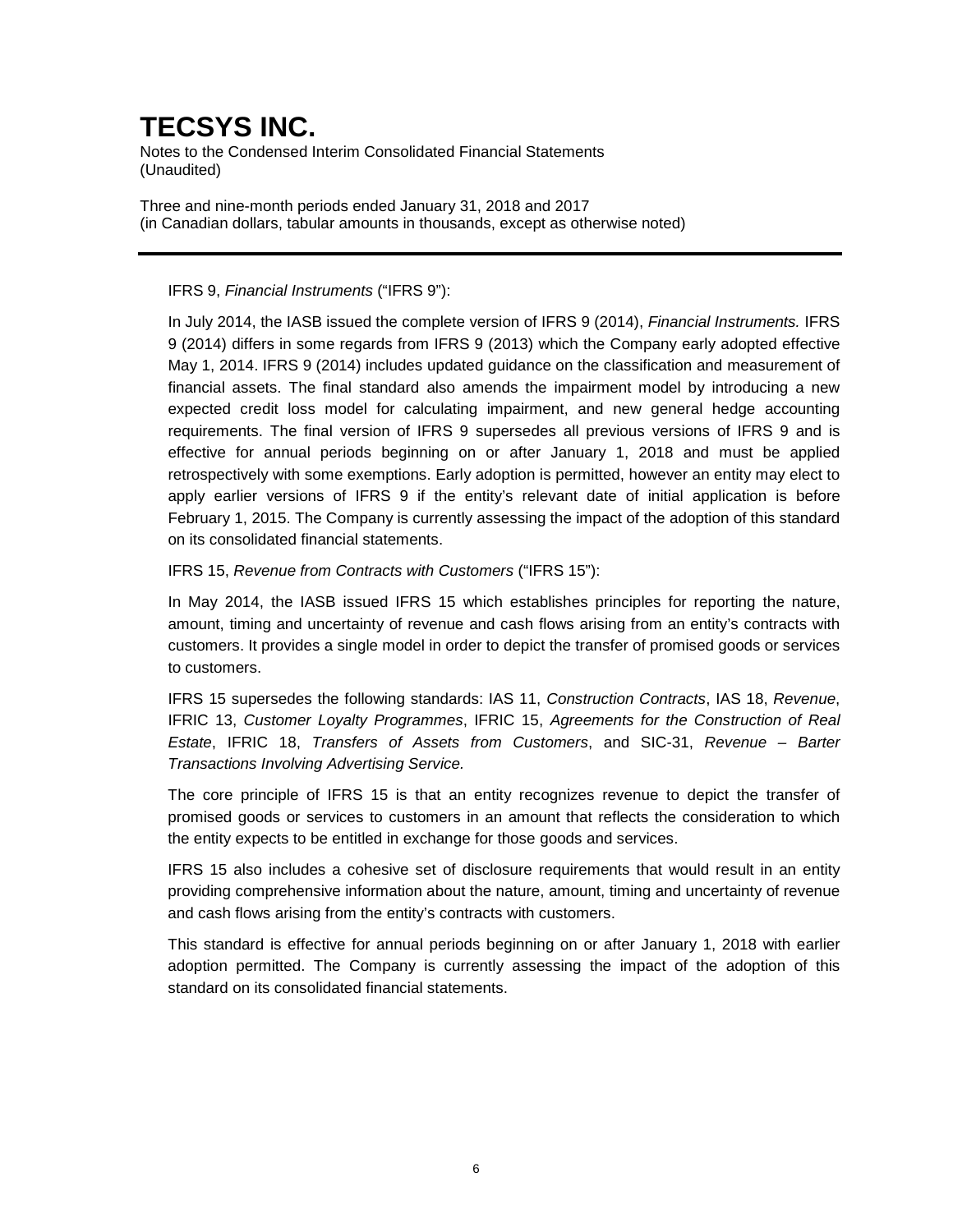Notes to the Condensed Interim Consolidated Financial Statements (Unaudited)

Three and nine-month periods ended January 31, 2018 and 2017 (in Canadian dollars, tabular amounts in thousands, except as otherwise noted)

### IFRS 16, *Leases* ("IFRS 16"):

In January 2016, the IASB issued IFRS 16, which specifies how an entity will recognize, measure, present and disclose leases. The standard provides a single lessee accounting model, requiring lessees to recognize assets and liabilities for all leases unless the lease term is twelve months or less or the underlying asset has a low monetary value. Lessors continue to classify leases as operating or finance, with IFRS 16's approach to lessor accounting substantially unchanged from its predecessor, IAS 17, *Leases*. IFRS 16 applies to annual reporting periods beginning on or after January 1, 2019, with earlier application permitted only if IFRS 15 has also been applied. The Company is currently assessing the impact of the adoption of this standard on its consolidated financial statements.

IFRIC 22, *Foreign Currency Transactions and Advance Consideration* ("IFRIC 22"):

In December 2016, the IASB issued IFRIC 22. The interpretation clarifies which date should be used for translation when accounting for transactions in a foreign currency that include the receipt or payment of advance consideration. IFRIC 22 is effective for annual periods beginning on or after January 1, 2018 with earlier adoption permitted. The Company is currently evaluating the impact of IFRIC 22 on its consolidated financial statements.

### IFRIC 23, *Uncertainty Over Income Tax Treatments* ("IFRIC 23"):

IFRIC 23, issued by the IASB in June 2017, provides guidance as to when it is appropriate to recognize a current tax asset when the taxation authority requires an entity to make an immediate payment related to an amount in dispute. This interpretation applies for annual reporting periods beginning on or after January 1, 2019. The Company is currently analyzing the potential effects of adopting this standard on its financial statements.

### **4. Long-term investments:**

On October 17, 2017, the Company invested \$10,007,000 in a 3-year redeemable guaranteed investment certificate ("GIC") that matures on October 17, 2020. The GIC bears interest at a rate of 1.9% and interest payments are made to the Company on an annual basis. If the GIC is redeemed prior to maturity but at least 31 days after the initial investment date, the Company will receive interest based on interest rates ranging from 1.35% to 1.70%.

### **5. Share capital:**

(a) Bought deal shares issuance:

On June 27, 2017, the Company completed an offering of 1,100,050 common shares of the Company at the offering price of \$15.00 per common share for aggregate gross proceeds of \$16,500,750 (the "Offering"). The Offering includes a treasury offering of 767,050 shares by the Company, including 100,050 common shares purchased by the underwriters pursuant to the exercise of their over-allotment option on June 27, 2017, for gross proceeds of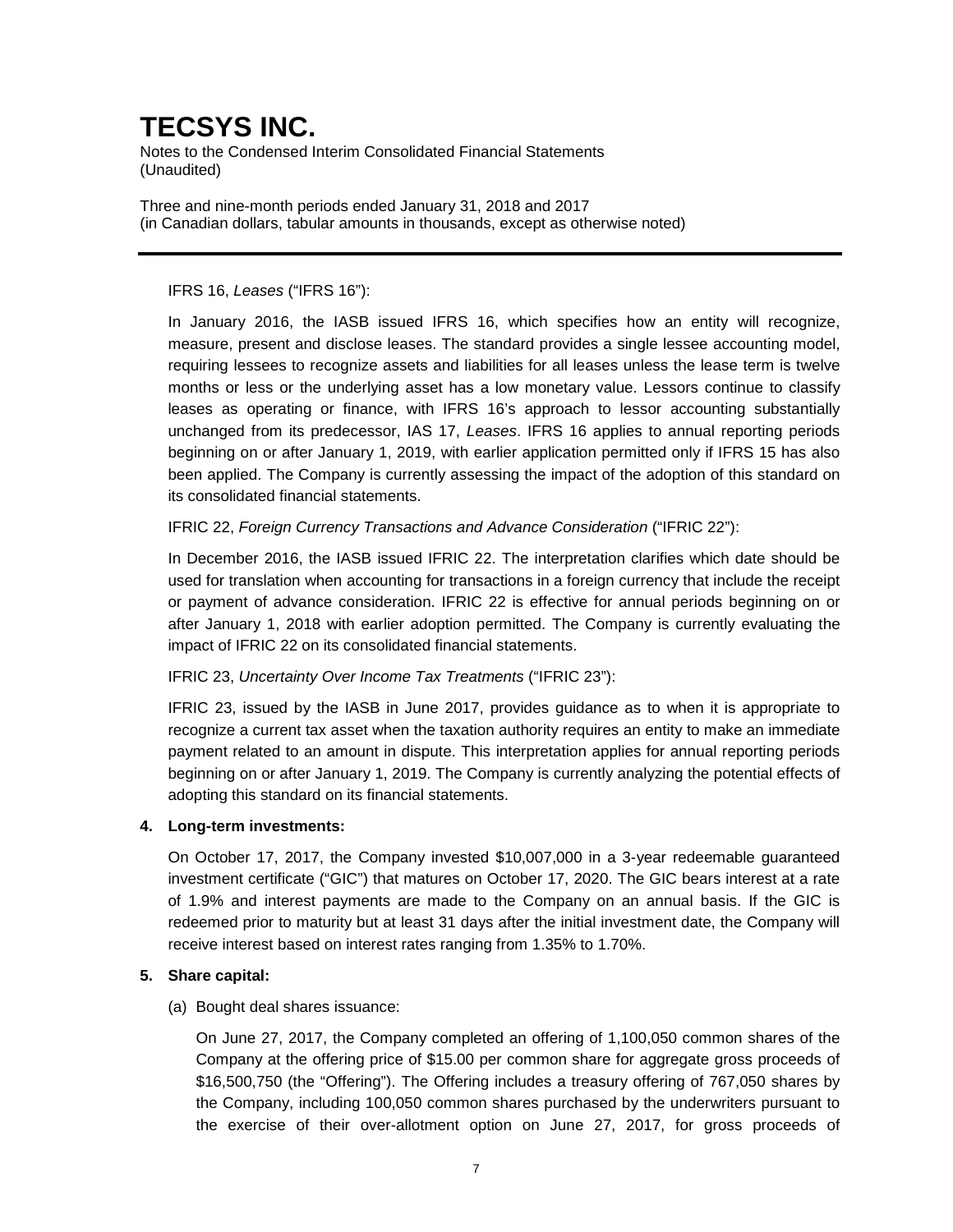Notes to the Condensed Interim Consolidated Financial Statements (Unaudited)

Three and nine-month periods ended January 31, 2018 and 2017 (in Canadian dollars, tabular amounts in thousands, except as otherwise noted)

\$11,505,750 and a secondary offering of 333,000 shares by (i) David Brereton, Executive Chairman of the Company; (ii) Dabre Inc., David Brereton's holding company; and (iii) Kathryn Ensign-Brereton, David Brereton's spouse for aggregate gross proceeds of \$4,995,000. The Offering was completed on a bought deal basis and was underwritten by a syndicate of underwriters led by Cormark Securities Inc. on its own behalf and on behalf of two other underwriters.

The common shares were offered by way of a short form prospectus filed in all provinces in Canada.

Transaction costs directly associated with this issuance of treasury shares of approximately \$1,052,005 have been recognized as a reduction of the proceeds, resulting in net total proceeds of approximately \$10,453,745 for the treasury offering.

(b) Dividends:

On July 6, 2017, the Company declared a dividend of \$0.045 per share, paid on August 4, 2017 to shareholders of record on July 21, 2017. On September 7, 2017, the Company declared another dividend of \$0.045 per share, paid on October 6, 2017 to shareholders of record at the close of business on September 22, 2017.

On November 30, 2017, the Company's Board of Directors approved an 11% increase of the quarterly dividend from \$0.045 per share to \$0.05 per share. To this effect, the Company declared a dividend of \$0.05 per share, paid on January 11, 2018 to shareholders of record at the close of business on December 21, 2017.

On July 6, 2016, the Company declared a dividend of \$0.03 per share, paid on August 4, 2016 to shareholders of record on July 21, 2016. On September 8, 2016, the Company declared another dividend of \$0.03 per share, paid on October 7, 2016 to shareholders of record at the close of business on September 23, 2016.

On December 1, 2016, the Company's Board of Directors approved a 50% increase of the quarterly dividend from \$0.03 per share to \$0.045 per share. To this effect, the Company declared a dividend of \$0.045 per share, paid on January 12, 2017 to shareholders of record at the close of business on December 22, 2016.

(c) Earnings per share:

Basic and diluted earnings per share:

The calculation of basic and diluted earnings per share is based on the profit attributable to common shareholders and in the case of basic earnings per share, the weighted average number of common shares outstanding, or in the case of diluted earnings per share, the weighted average number of common shares outstanding after adjustment for the effects of all dilutive share options. Diluted earnings per share is the same as basic earnings per share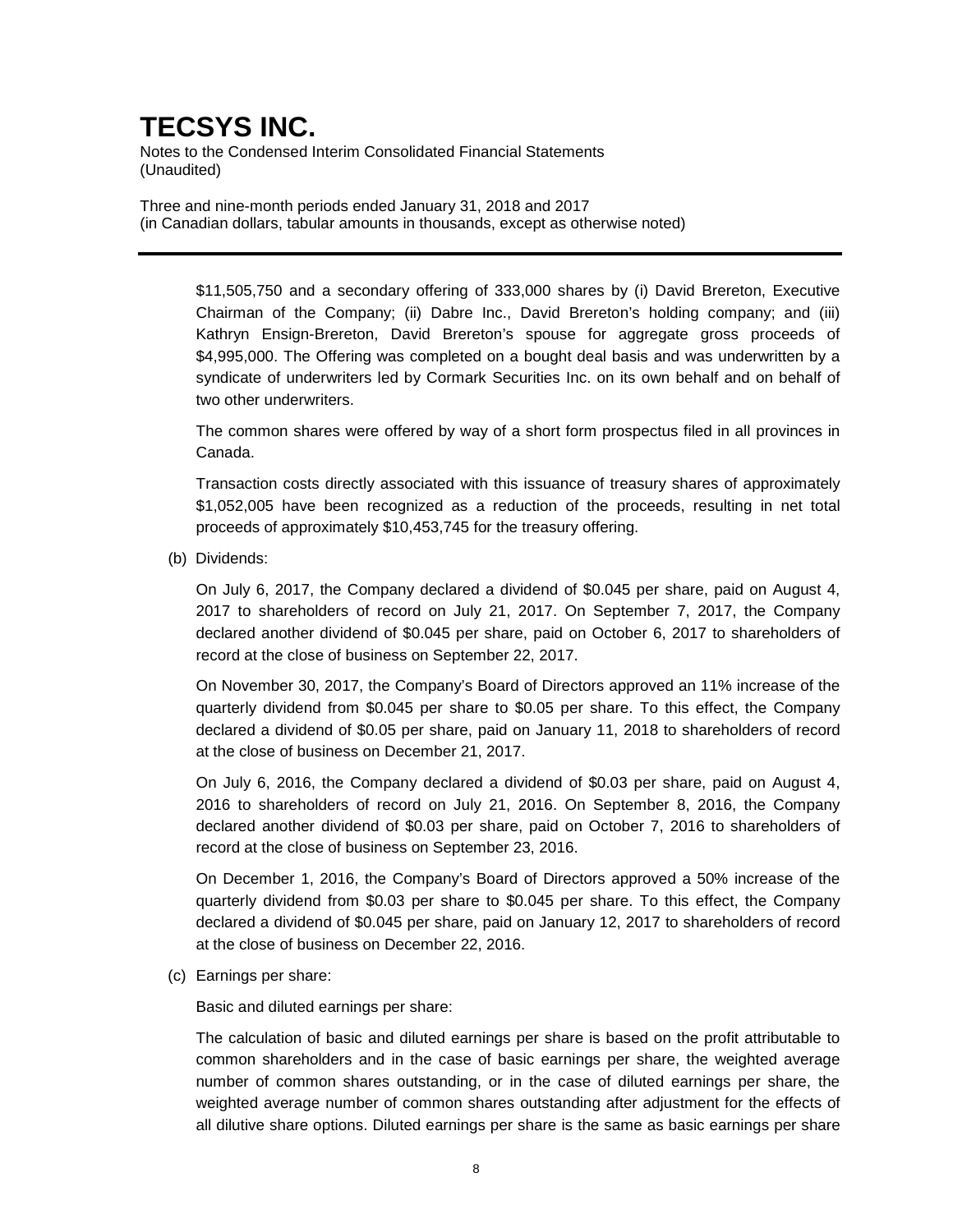Notes to the Condensed Interim Consolidated Financial Statements (Unaudited)

Three and nine-month periods ended January 31, 2018 and 2017 (in Canadian dollars, tabular amounts in thousands, except as otherwise noted)

> since the Company no longer has any dilutive share options outstanding and therefore, the basic and diluted earnings per share is calculated as follows:

|                                                                                | Three<br><b>Months</b><br>Ended<br>January 31, | Three<br>Months<br>Ended<br>January 31, | Nine<br><b>Months</b><br>Ended<br>January 31, | <b>Nine</b><br>Months<br>Ended<br>January 31, |
|--------------------------------------------------------------------------------|------------------------------------------------|-----------------------------------------|-----------------------------------------------|-----------------------------------------------|
|                                                                                | 2018                                           | 2017                                    | 2018                                          | 2017                                          |
| Profit attributable to common<br>shareholders                                  | 722<br>\$                                      | \$888                                   | \$2,147                                       | \$1,222                                       |
| Weighted average number of<br>common shares outstanding<br>(basic and diluted) | 13,082,376                                     | 12,315,326                              | 12,923,964                                    | 12,315,326                                    |
| Basic and diluted earnings<br>per common share                                 | 0.06<br>\$.                                    | \$ 0.07                                 | 0.17                                          | 0.10                                          |

### **6. Cost of revenue:**

Services cost is broken down as follows:

|                        | Three       | Three       | <b>Nine</b>   | <b>Nine</b> |
|------------------------|-------------|-------------|---------------|-------------|
|                        | Months      | Months      | <b>Months</b> | Months      |
|                        | Ended       | Ended       | Ended         | Ended       |
|                        | January 31, | January 31, | January 31,   | January 31, |
|                        | 2018        | 2017        | 2018          | 2017        |
|                        |             |             |               |             |
| Gross expenses         | \$7,515     | \$6,885     | \$22,008      | \$20,878    |
| E-business tax credits | (627)       | (579)       | (1,616)       | (1,603)     |
|                        | \$6,888     | \$6,306     | \$20,392      | \$19,275    |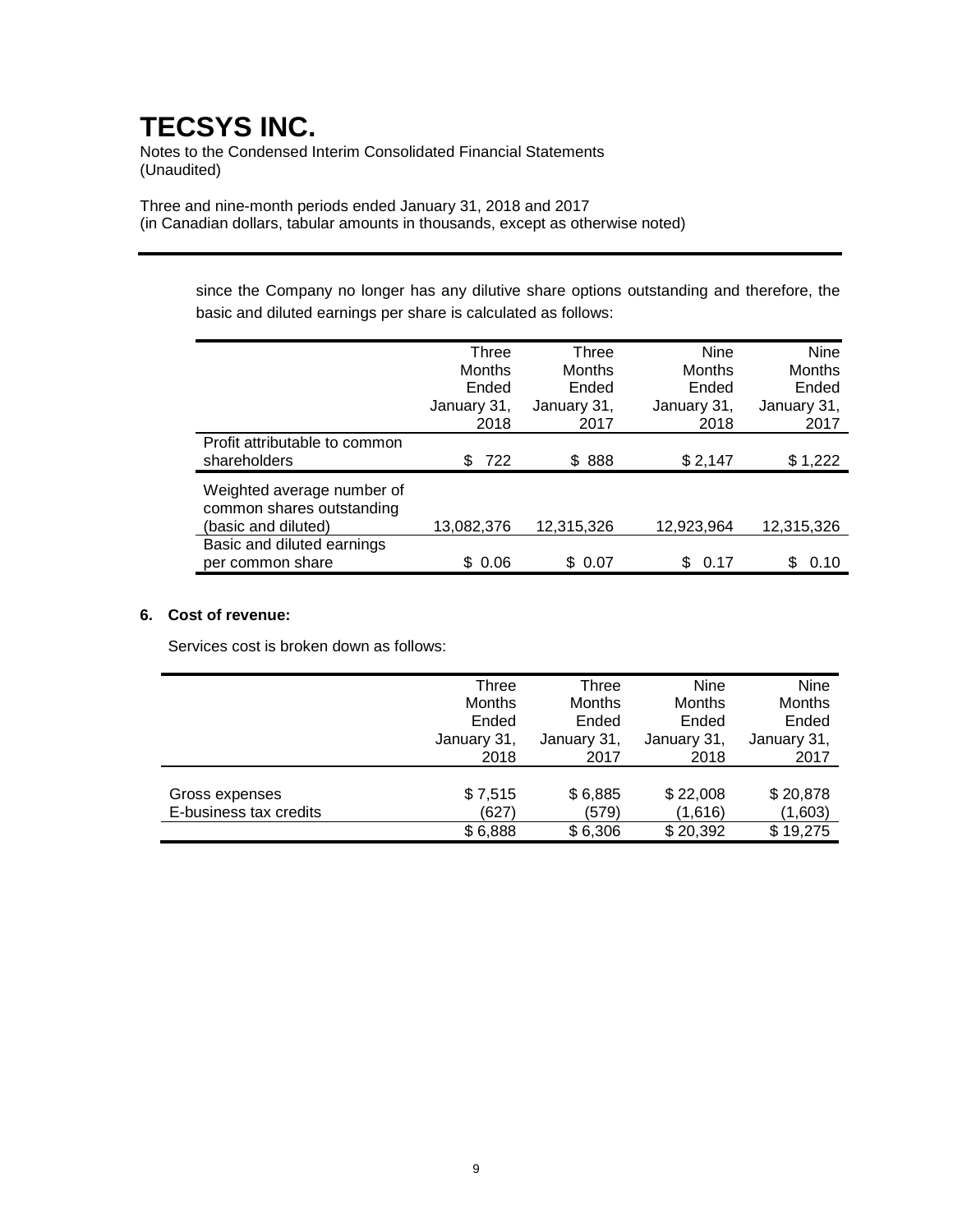Notes to the Condensed Interim Consolidated Financial Statements (Unaudited)

Three and nine-month periods ended January 31, 2018 and 2017 (in Canadian dollars, tabular amounts in thousands, except as otherwise noted)

### **7. Net finance (income) costs:**

|                                                                            | Three<br><b>Months</b><br>Ended<br>January 31,<br>2018 | Three<br>Months<br>Ended<br>January 31,<br>2017 | <b>Nine</b><br>Months<br>Ended<br>January 31,<br>2018 | <b>Nine</b><br>Months<br>Ended<br>January 31,<br>2017 |
|----------------------------------------------------------------------------|--------------------------------------------------------|-------------------------------------------------|-------------------------------------------------------|-------------------------------------------------------|
| Interest expense on financial<br>liabilities measured at<br>amortized cost | \$                                                     | \$<br>-20                                       | \$<br>1                                               | 69<br>S                                               |
| Foreign exchange loss                                                      | 60                                                     | 45                                              | 88                                                    | 202                                                   |
| Interest income on bank deposits                                           | (77)                                                   | (20)                                            | (173)                                                 | (75)                                                  |
| Net finance (income) costs<br>recognized in profit or loss                 | (17)                                                   | 45                                              | (84)<br>S                                             | 196                                                   |

#### **8. Supplementary cash flow information:**

|                                                                                                                                                | 2018 |  |  |
|------------------------------------------------------------------------------------------------------------------------------------------------|------|--|--|
| Non-cash and cash equivalents investing activities included in<br>accounts payable and accrued liabilities as at January 31<br>are as follows: |      |  |  |
| Acquisitions of property and equipment                                                                                                         | 187  |  |  |
|                                                                                                                                                | 187  |  |  |

### **9. Derivative instruments and risk management:**

The Company is exposed to currency risk as a certain portion of the Company's revenues and expenses are incurred in U.S. dollars resulting in U.S. dollar denominated accounts receivable and accounts payable and accrued liabilities. In addition, certain of the Company's cash and cash equivalents are denominated in U.S. dollars. These balances are therefore subject to gains or losses due to fluctuations in that currency. The Company may enter into foreign exchange contracts in order to offset the impact of the fluctuation of the U.S. dollar regarding the revaluation of its U.S. net monetary assets and to hedge highly probable future revenue denominated in U.S. dollars. The Company uses derivative financial instruments only for risk management purposes, not for generating trading profits. As such, any change in cash flows associated with derivative instruments is expected to be offset by changes in cash flows related to the net monetary position in the foreign currency and the recognition of highly probable future U.S. denominated revenue and related accounts receivable.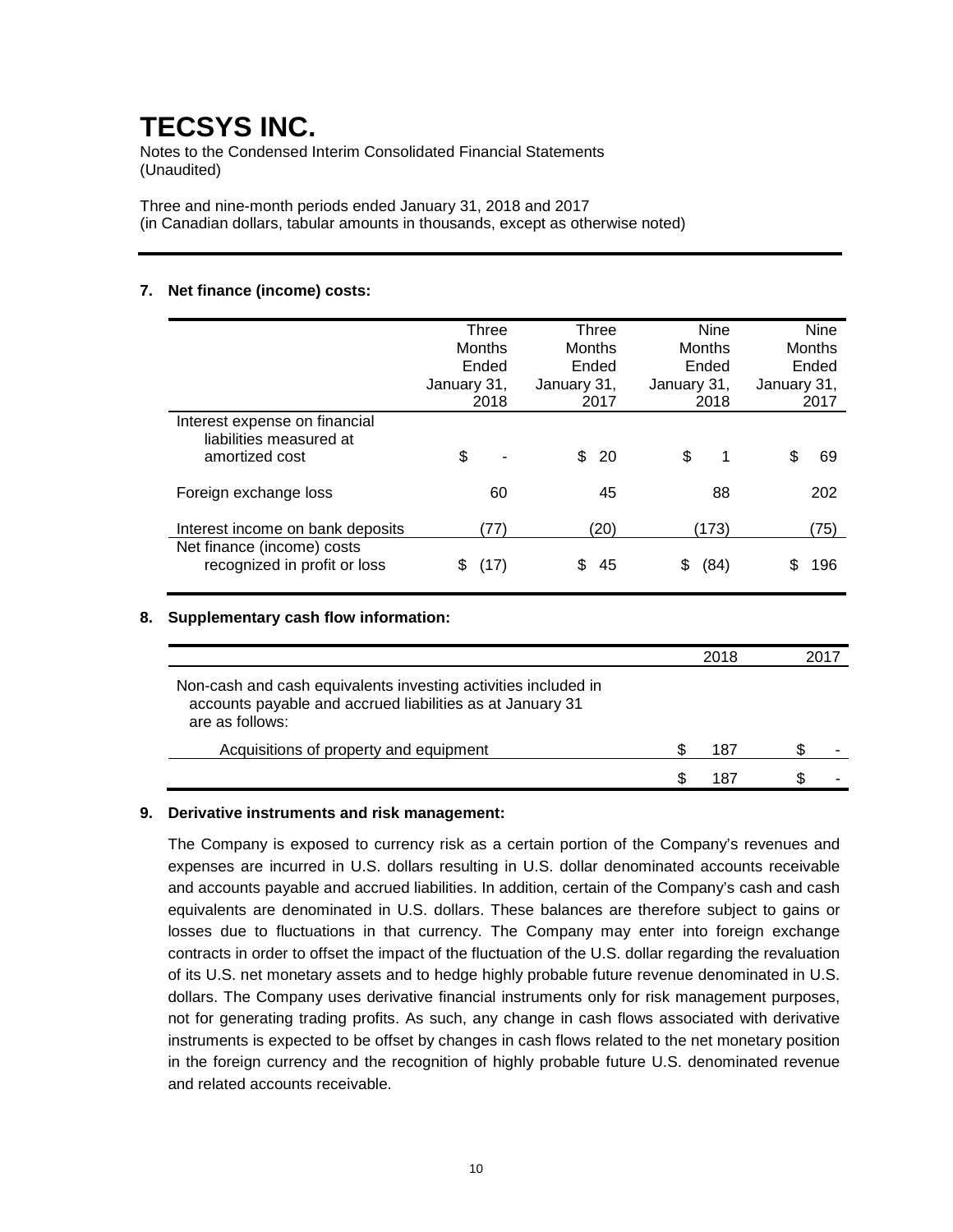Notes to the Condensed Interim Consolidated Financial Statements (Unaudited)

Three and nine-month periods ended January 31, 2018 and 2017 (in Canadian dollars, tabular amounts in thousands, except as otherwise noted)

#### Non-hedge designated derivative instruments

On January 31, 2018, the Company held outstanding foreign exchange contracts with various maturities to April 30, 2018 to sell US\$3,750,000 into Canadian dollars at a rate of CA\$1.2659 to yield CA\$4,747,000. On January 31, 2018, the Company had recorded an unrealized exchange gain of \$138,000 included in other receivables representing the change in fair value of these contracts since inception and their initial measurement.

On January 31, 2017, the Company held outstanding foreign exchange contracts with various maturities to June 2017 to sell US\$4,200,000 into Canadian dollars at a rate of CA\$1.3248 to yield CA\$5,564,000. On January 31, 2017, the Company had recorded an overall unrealized exchange gain of \$103,000 representing the change in fair value of these contracts since inception and their initial measurement. The fair value gain of \$104,000 of certain derivatives was recorded in other receivables and a fair value loss of \$1,000 on other derivatives was recorded in accounts payable and accrued liabilities.

### Revenue hedge designated derivative instruments

On January 31, 2018, the Company held outstanding foreign exchange contracts with various maturities to September 28, 2018 to sell US\$10,000,000 into Canadian dollars at rates averaging CA\$1.2673 to yield CA\$12,673,000. Of the outstanding US\$10,000,000 hedge designated foreign exchange contracts, US\$6,000,000 pertains to highly probable future revenue denominated in U.S. dollars expected over the next five months while US\$4,000,000 relates to realized U.S. dollar denominated revenue. On January 31, 2018, the Company had recorded an overall unrealized gain of \$390,000 included in other receivables representing the change in fair value of these contracts since inception and their initial measurement.

On January 31, 2017, the Company held outstanding foreign exchange contracts with various maturities to September 2017 to sell US\$10,000,000 into Canadian dollars at rates averaging CA\$1.3092 to yield CA\$13,092,000. Of the outstanding US\$10,000,000 hedge designated foreign exchange contracts, US\$6,000,000 pertained to highly probable future revenue denominated in U.S. dollars expected over the next five months while US\$4,000,000 related to realized U.S. dollar denominated revenue. On January 31, 2017, the Company had recorded an overall unrealized exchange gain of \$100,000 representing the change in fair value of these contracts since inception and their initial measurement. The fair value gain of \$136,000 of certain derivatives was recorded in other receivables and a fair value loss of \$36,000 on other derivatives was recorded in accounts payable and accrued liabilities.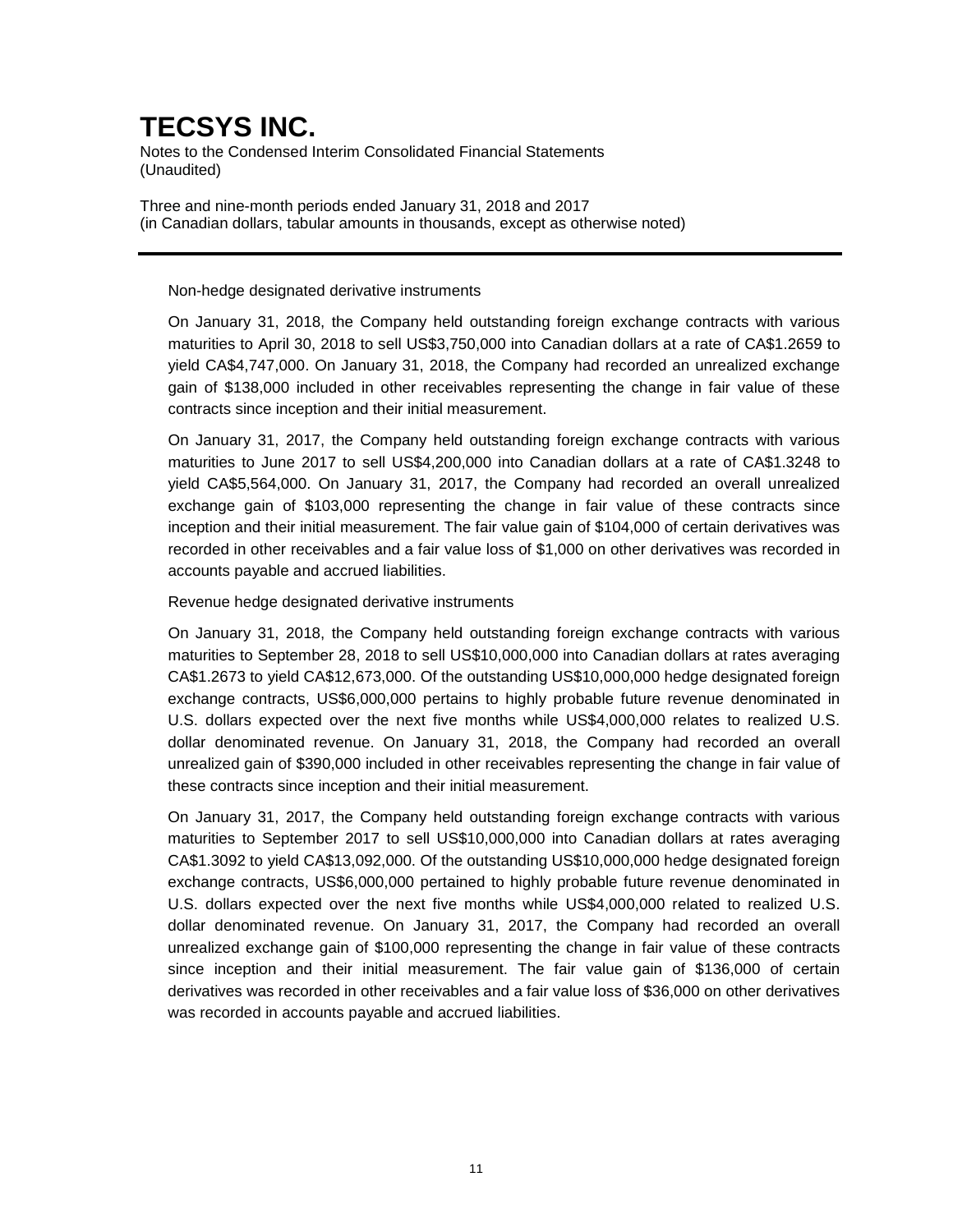Notes to the Condensed Interim Consolidated Financial Statements (Unaudited)

Three and nine-month periods ended January 31, 2018 and 2017 (in Canadian dollars, tabular amounts in thousands, except as otherwise noted)

The following table represents the movement in accumulated other comprehensive income (loss) since the designation of hedging derivative instruments.

|                                                                                                                       | <b>Three Months</b><br>Ended<br>January 31,<br>2018 | <b>Three Months</b><br>Ended<br>January 31,<br>2017 | Nine Months<br>Ended<br>January 31,<br>2018 | Nine Months<br>Ended<br>January 31,<br>2017 |
|-----------------------------------------------------------------------------------------------------------------------|-----------------------------------------------------|-----------------------------------------------------|---------------------------------------------|---------------------------------------------|
| Accumulated other<br>comprehensive (loss)<br>income at beginning of the<br>fiscal period                              | (139)<br>\$                                         | \$<br>(254)                                         | (279)<br>\$                                 | \$<br>607                                   |
| Net gain (loss) on derivatives<br>designated as cash flow<br>hedges                                                   | 582                                                 | 345                                                 | 1,325                                       | (610)                                       |
| Amounts reclassified from<br>accumulated other<br>comprehensive (loss)<br>income to net earnings, and<br>included in: |                                                     |                                                     |                                             |                                             |
| Revenue increase<br>(decrease)                                                                                        | 101                                                 | (106)                                               | 483                                         | 15                                          |
| Exchange gain (loss) in net<br>finance costs                                                                          | 146                                                 | 78                                                  | 367                                         | (137)                                       |
| Accumulated other<br>comprehensive income                                                                             | \$<br>196                                           | \$<br>119                                           | \$<br>196                                   | \$<br>119                                   |

As at January 31, 2018, all of the net income presented in accumulated other comprehensive income is expected to be classified to net profit within the next five months.

The fair value of derivative financial instruments is based on forward rates considering the market price, rate of interest and volatility and takes into account the credit risk of the financial instrument. The fair value hierarchy related to the outstanding foreign exchange contracts is categorized as level 2.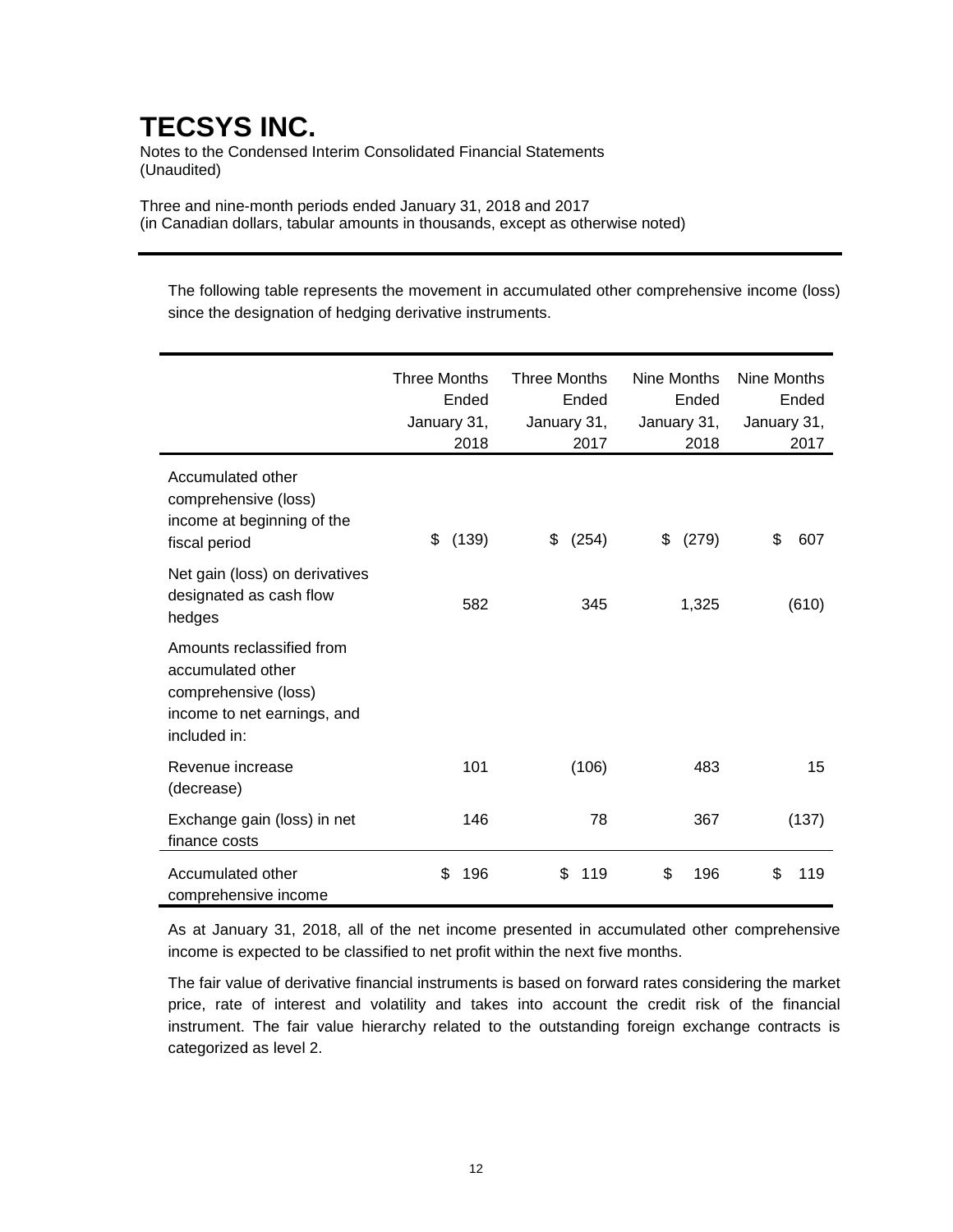Notes to the Condensed Interim Consolidated Financial Statements (Unaudited)

Three and nine-month periods ended January 31, 2018 and 2017 (in Canadian dollars, tabular amounts in thousands, except as otherwise noted)

### **10. Related party transactions:**

Key management includes the Board of Directors (executive and non-executive) and members of the Executive Committee that report directly to the President and Chief Executive Officer of the Company.

As at January 31, 2018, key management and their spouses control 31.7% (January 31, 2017 – 39.9%) of the issued common shares of the Company.

The compensation paid or payable to key management for employee services is as follows:

|                                  | Three<br>Months<br>Ended<br>January 31, |      |                                       | Three |             | <b>Nine</b>   |     | Nine          |
|----------------------------------|-----------------------------------------|------|---------------------------------------|-------|-------------|---------------|-----|---------------|
|                                  |                                         |      | <b>Months</b><br>Ended<br>January 31, |       |             | <b>Months</b> |     | <b>Months</b> |
|                                  |                                         |      |                                       |       |             | Ended         |     | Ended         |
|                                  |                                         |      |                                       |       | January 31, |               |     | January 31,   |
|                                  |                                         | 2018 |                                       | 2017  |             | 2018          |     | 2017          |
| <b>Salaries</b>                  | \$                                      | 764  | S                                     | 861   |             | \$2,376       |     | \$2,275       |
| Other short-term benefits        |                                         | 49   |                                       | 40    |             | 141           |     | 142           |
| Payments to defined contribution |                                         |      |                                       |       |             |               |     |               |
| plans                            |                                         | 20   |                                       | 19    |             | 49            |     | 47            |
|                                  | S                                       | 833  |                                       | 920   | \$.         | 2.566         | \$. | 2.464         |

Under the provisions of the share purchase plan for key management and other management employees, the Company provided interest-free loans of \$538,000 (fiscal 2017 - \$187,000) to key management and other management employees to facilitate their purchase of Company shares during the nine months ended January 31, 2018. The outstanding loans as at January 31, 2018 amounted to \$364,000 (January 31, 2017 - \$42,000).

### **11. Operating segments:**

Management has organized the Company under one reportable segment: the development and marketing of enterprise-wide distribution software and related services. Substantially all of the Company's property and equipment, goodwill and other intangible assets are located in Canada. The Company's subsidiaries in the U.S. and the U.K. comprise sales and service operations offering implementation and maintenance services only.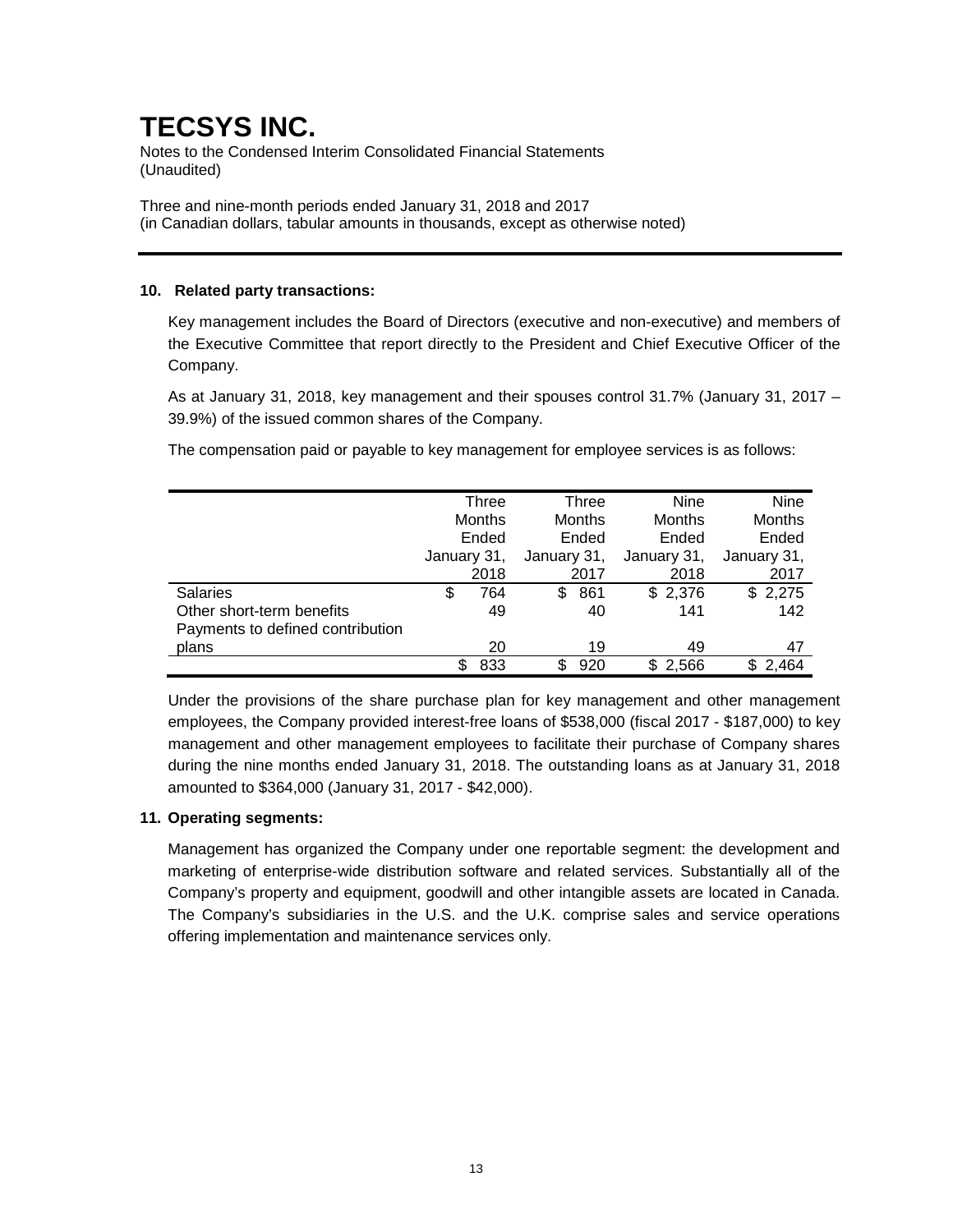Notes to the Condensed Interim Consolidated Financial Statements (Unaudited)

Three and nine-month periods ended January 31, 2018 and 2017 (in Canadian dollars, tabular amounts in thousands, except as otherwise noted)

Following is a summary of revenue by geographic location in which the Company's customers are located:

|                      | Three         | Three         | <b>Nine</b>   | Nine          |
|----------------------|---------------|---------------|---------------|---------------|
|                      | <b>Months</b> | Months        | <b>Months</b> | Months        |
|                      | Ended         | Ended         | Ended         | Ended         |
|                      | January 31,   | January 31,   | January 31,   | January 31,   |
|                      | 2018          | 2017          | 2018          | 2017          |
|                      |               |               |               |               |
| Canada               | \$<br>4.815   | 4,233<br>S    | \$14,695      | \$13,494      |
| <b>United States</b> | 11,805        | 11,652        | 35,547        | 34,094        |
| Other                | 607           | 1,500         | 1,568         | 2,412         |
|                      | 17.227<br>\$  | 17.385<br>\$. | 51,810<br>S   | 50,000<br>\$. |

### **12. Comparative figures:**

Certain comparative figures have been reclassified to conform with the basis of presentation used in the current year.

Following is a reconciliation of the reclassified items and amounts in the condensed interim consolidated statements of income and comprehensive income for the nine months ended January 31, 2017: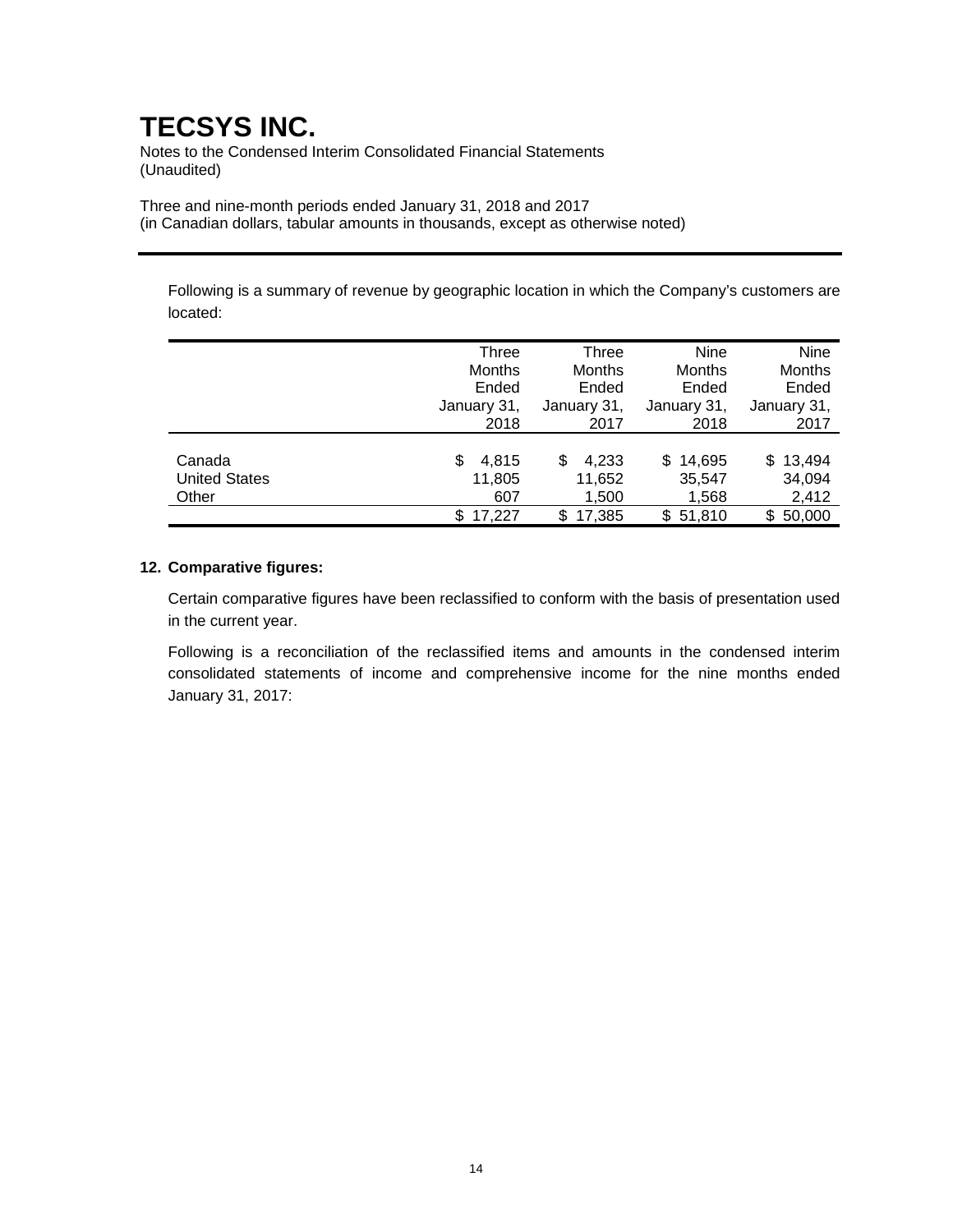Notes to the Condensed Interim Consolidated Financial Statements (Unaudited)

Three and nine-month periods ended January 31, 2018 and 2017 (in Canadian dollars, tabular amounts in thousands, except as otherwise noted)

|                                                                         |               |             | <b>Previous</b>         |                  | <b>Current</b> |
|-------------------------------------------------------------------------|---------------|-------------|-------------------------|------------------|----------------|
|                                                                         |               | <b>Note</b> | presentation            | Reclassification | presentation   |
| Revenue:                                                                |               |             |                         |                  |                |
| Proprietary products                                                    |               | $(a)$ \$    | 8,006 \$                | $(3,457)$ \$     | 4,549          |
| Third-party hardware and software products                              |               | (b)         | 6,193                   | (6, 193)         |                |
| Third-party products                                                    |               | (b)         | ÷,                      | 4,661            | 4,661          |
| Services                                                                |               | (c)         | 34,012                  | (34, 012)        |                |
| Cloud, maintenance and subscription                                     | (a), (b), (c) |             | ä,                      | 19,443           | 19,443         |
| Professional services                                                   |               | (c)         | $\overline{a}$          | 19,558           | 19,558         |
| Reimbursable expenses                                                   |               |             | 1,789                   | $\blacksquare$   | 1,789          |
| <b>Total revenue</b>                                                    |               |             | 50,000                  | $\sim$           | 50,000         |
|                                                                         |               |             |                         |                  |                |
| Cost of revenue:                                                        |               |             |                         |                  |                |
| Products                                                                |               | (d)         | 5,142                   | (1,018)          | 4,124          |
| Services                                                                |               | (d)         | 18,257                  | 1,018            | 19,275         |
| Reimbursable expenses                                                   |               |             | 1,789                   | $\blacksquare$   | 1,789          |
| Total cost of revenue                                                   |               |             | 25,188                  | $\mathbf{r}$     | 25,188         |
| <b>Gross profit</b>                                                     |               |             | 24,812                  |                  | 24,812         |
| <b>Operating expenses:</b>                                              |               |             |                         |                  |                |
| Sales and marketing                                                     |               |             | 11,027                  |                  | 11,027         |
| General and administration                                              |               |             | 4,513                   |                  | 4,513          |
| Research and development, net of tax credits                            |               |             | 7,371                   | ÷                | 7,371          |
| <b>Total operating expenses</b>                                         |               |             | 22,911                  | $\overline{a}$   | 22,911         |
| <b>Profit from operations</b>                                           |               |             | 1,901                   | ÷.               | 1,901          |
| Net finance costs                                                       |               |             | 196                     |                  | 196            |
| Profit before income taxes                                              |               |             | 1,705                   | $\overline{a}$   | 1,705          |
| Income taxes                                                            |               |             | 483                     |                  | 483            |
|                                                                         |               |             |                         |                  |                |
| Profit attributable to the owners of the Company                        |               |             | \$<br>$1,222$ \$        |                  | \$<br>1,222    |
| Other comprehensive loss:                                               |               |             |                         |                  |                |
| Effective portion of changes in fair value on designated revenue hedges |               |             | (488)                   |                  | (488)          |
| Comprehensive income attributable to the owners of the Company          |               |             | \$<br>734 \$            |                  | \$<br>734      |
| Basic and diluted earnings per common share                             |               |             | \$<br>0.10 <sup>5</sup> |                  | \$<br>0.10     |

(a) The Company's support agreements for proprietary software licenses generally call for the Company to provide technical support and unspecified software updates to customers and are recognized ratably over the term of the support agreement. The Company previously had been presenting the portion related to the unspecified software updates as part of proprietary products revenue and now has reclassified these amounts to be included within cloud, maintenance and subscription revenue. The reclassification was for a total of \$3,457,000 for the nine months ended January 31, 2017.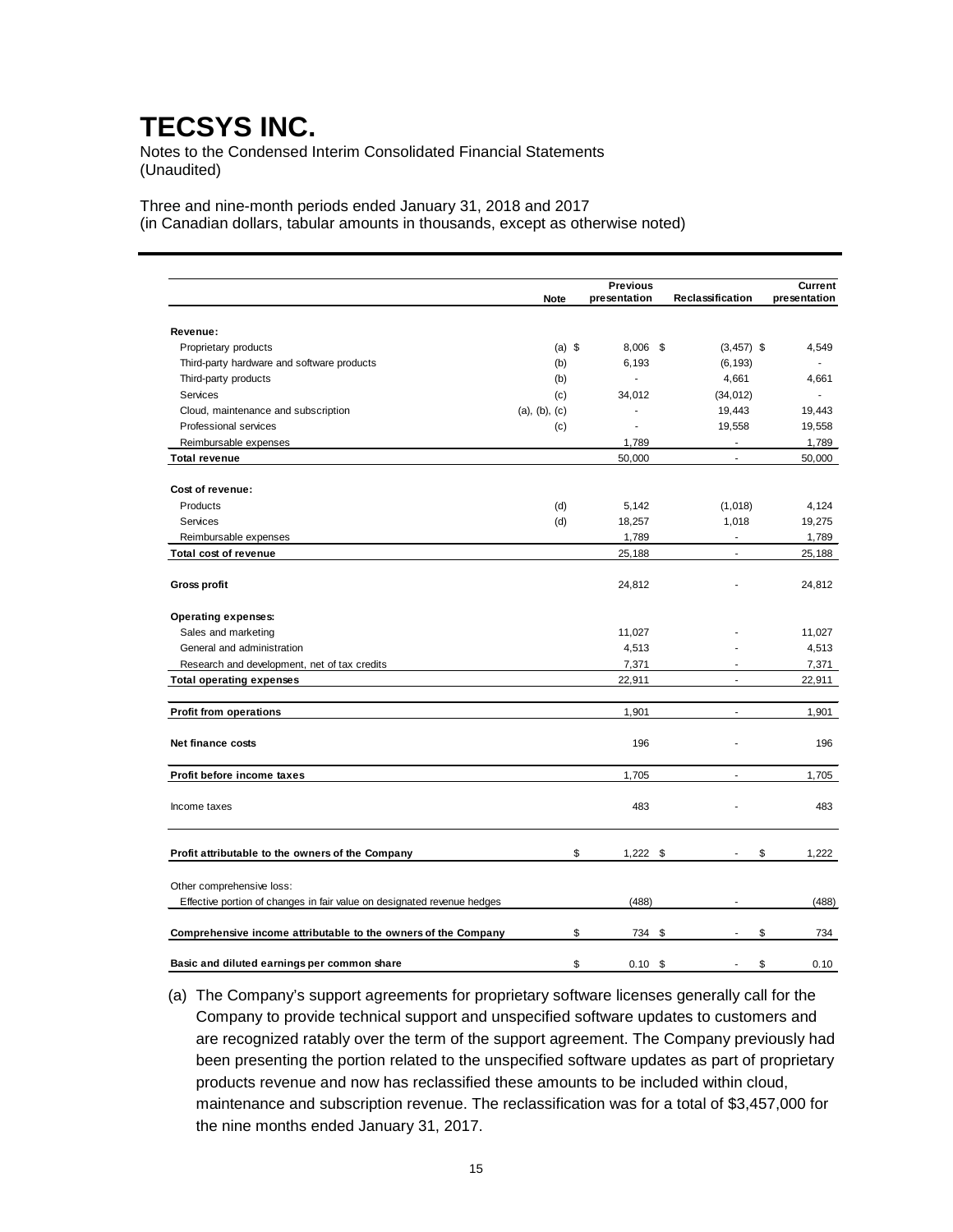Notes to the Condensed Interim Consolidated Financial Statements (Unaudited)

Three and nine-month periods ended January 31, 2018 and 2017 (in Canadian dollars, tabular amounts in thousands, except as otherwise noted)

- (b) The Company's previous presentation of third-party hardware and software products revenue included both third-party hardware products as well as third-party software licenses and their related support revenue. The Company has now reclassified the support revenue portion for third-party software licenses within cloud, maintenance and subscription revenue for a total of \$1,532,000 and the third-party hardware products and third-party software licenses portion within third-party products revenue for a total of \$4,661,000 for the nine months ended January 31, 2017.
- (c) The Company's previous presentation of services revenue included professional services, proprietary products maintenance and cloud revenues. The Company has reclassified professional services revenue onto a separate line within the condensed interim consolidated statements of income and comprehensive income for a total of \$19,558,000 for the nine months ended January 31, 2017. Cloud revenue and proprietary products maintenance revenue have been reclassified within cloud, maintenance and subscription revenue for a total of \$14,454,000 for the nine months ended January 31, 2017.
- (d) The Company's previous presentation of products cost included costs on third-party software licenses support. The Company has now reclassified the costs related to this support within services cost for a total of \$1,018,000 for the nine months ended January 31, 2017. Services cost includes the costs for both cloud, maintenance and subscription as well as professional services.

Following is a reconciliation of the reclassified items and amounts in the condensed interim consolidated statements of income and comprehensive income for the three months ended January 31, 2017: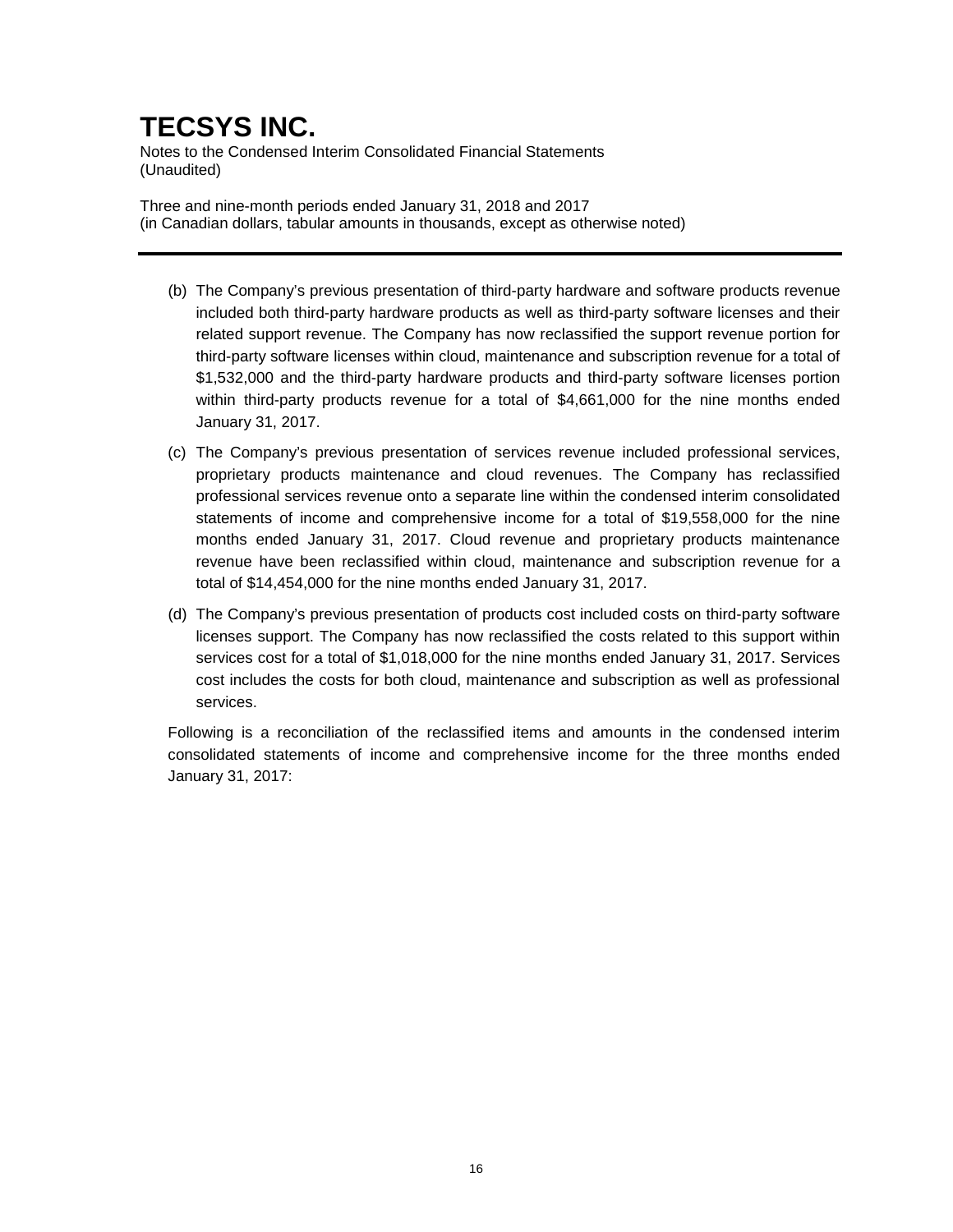Notes to the Condensed Interim Consolidated Financial Statements (Unaudited)

Three and nine-month periods ended January 31, 2018 and 2017 (in Canadian dollars, tabular amounts in thousands, except as otherwise noted)

|                                                                         |                       | <b>Previous</b> |                          |    |                          | <b>Current</b> |  |
|-------------------------------------------------------------------------|-----------------------|-----------------|--------------------------|----|--------------------------|----------------|--|
|                                                                         | <b>Note</b>           |                 | presentation             |    | Reclassification         | presentation   |  |
|                                                                         |                       |                 |                          |    |                          |                |  |
| Revenue:                                                                |                       |                 |                          |    |                          |                |  |
| Proprietary products                                                    |                       | $(e)$ \$        | $2,728$ \$               |    | $(1, 182)$ \$            | 1,546          |  |
| Third-party hardware and software products                              | (f)                   |                 | 2,192                    |    | (2, 192)                 |                |  |
| Third-party products                                                    | (f)                   |                 | L.                       |    | 1,663                    | 1,663          |  |
| Services                                                                | (g)                   |                 | 11,812                   |    | (11, 812)                |                |  |
| Cloud, maintenance and subscription                                     | $(e)$ , $(f)$ , $(g)$ |                 |                          |    | 6,606                    | 6,606          |  |
| Professional services                                                   | (g)                   |                 | $\overline{\phantom{a}}$ |    | 6,917                    | 6,917          |  |
| Reimbursable expenses                                                   |                       |                 | 653                      |    | $\overline{\phantom{a}}$ | 653            |  |
| <b>Total revenue</b>                                                    |                       |                 | 17,385                   |    | $\blacksquare$           | 17,385         |  |
| Cost of revenue:                                                        |                       |                 |                          |    |                          |                |  |
| Products                                                                | (h)                   |                 | 1,866                    |    | (355)                    | 1,511          |  |
| Services                                                                | (h)                   |                 | 5,951                    |    | 355                      | 6,306          |  |
| Reimbursable expenses                                                   |                       |                 | 653                      |    | ÷.                       | 653            |  |
| Total cost of revenue                                                   |                       |                 | 8,470                    |    | $\mathbf{r}$             | 8,470          |  |
| <b>Gross profit</b>                                                     |                       |                 | 8,915                    |    |                          | 8,915          |  |
| Operating expenses:                                                     |                       |                 |                          |    |                          |                |  |
| Sales and marketing                                                     |                       |                 | 3,672                    |    |                          | 3,672          |  |
| General and administration                                              |                       |                 | 1,454                    |    |                          | 1,454          |  |
| Research and development, net of tax credits                            |                       |                 | 2,451                    |    | ÷.                       | 2,451          |  |
| <b>Total operating expenses</b>                                         |                       |                 | 7,577                    |    | ÷                        | 7,577          |  |
| <b>Profit from operations</b>                                           |                       |                 | 1,338                    |    | $\overline{a}$           | 1,338          |  |
| Net finance costs                                                       |                       |                 | 45                       |    |                          | 45             |  |
| Profit before income taxes                                              |                       |                 | 1,293                    |    | ÷.                       | 1,293          |  |
| Income taxes                                                            |                       |                 | 405                      |    |                          | 405            |  |
| Profit attributable to the owners of the Company                        |                       | \$              | 888                      | \$ |                          | \$<br>888      |  |
| Other comprehensive income:                                             |                       |                 |                          |    |                          |                |  |
| Effective portion of changes in fair value on designated revenue hedges |                       |                 | 373                      |    |                          | 373            |  |
| Comprehensive income attributable to the owners of the Company          |                       | \$              | 1,261                    | \$ |                          | \$<br>1,261    |  |
| Basic and diluted earnings per common share                             |                       | \$              | $0.07$ \$                |    |                          | \$<br>0.07     |  |

(e) The Company's support agreements for proprietary software licenses generally call for the Company to provide technical support and unspecified software updates to customers and are recognized ratably over the term of the support agreement. The Company previously had been presenting the portion related to the unspecified software updates as part of proprietary products revenue and now has reclassified these amounts to be included within cloud, maintenance and subscription revenue. The reclassification was for a total of \$1,182,000 for the three months ended January 31, 2017.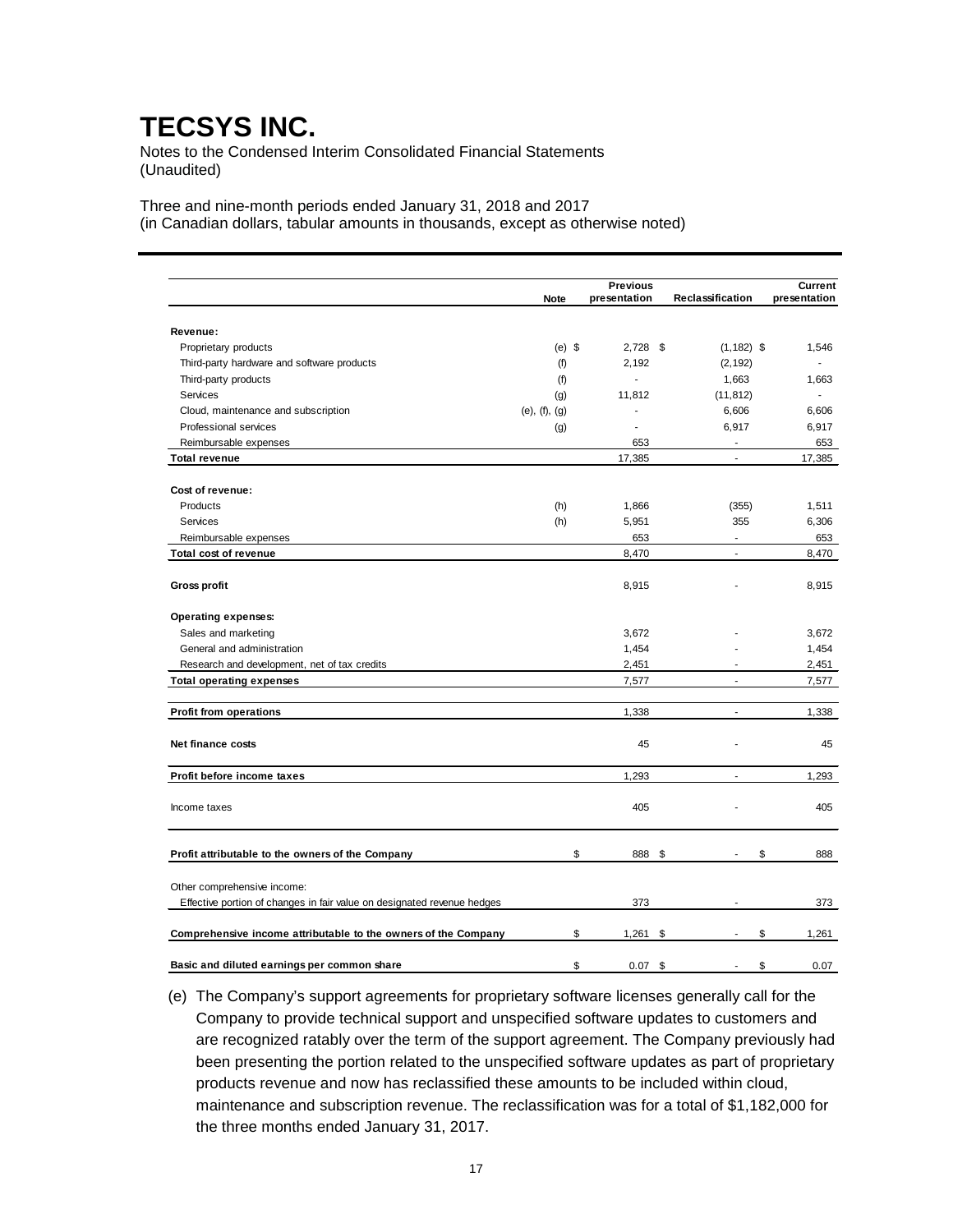Notes to the Condensed Interim Consolidated Financial Statements (Unaudited)

Three and nine-month periods ended January 31, 2018 and 2017 (in Canadian dollars, tabular amounts in thousands, except as otherwise noted)

- (f) The Company's previous presentation of third-party hardware and software products revenue included both third-party hardware products as well as third-party software licenses and their related support revenue. The Company has now reclassified the support revenue portion for third-party software licenses within cloud, maintenance and subscription revenue for a total of \$529,000 and the third-party hardware products and third-party software licenses portion within third-party products revenue for a total of \$1,663,000 for the three months ended January 31, 2017.
- (g) The Company's previous presentation of services revenue included professional services, proprietary products maintenance and cloud revenues. The Company has reclassified professional services revenue onto a separate line within the condensed interim consolidated statements of income and comprehensive income for a total of \$6,917,000 for the three months ended January 31, 2017. Cloud revenue and proprietary products maintenance revenue have been reclassified within cloud, maintenance and subscription revenue for a total of \$4,895,000 for the three months ended January 31, 2017.
- (h) The Company's previous presentation of products cost included costs on third-party software licenses support. The Company has now reclassified the costs related to this support within services cost for a total of \$355,000 for the three months ended January 31, 2017. Services cost includes the costs for both cloud, maintenance and subscription as well as professional services.

#### **13. Subsequent event:**

On March 1, 2018, the Company declared a dividend of \$0.05 per share, to be paid on April 12, 2018 to shareholders of record at the close of business on March 22, 2018.